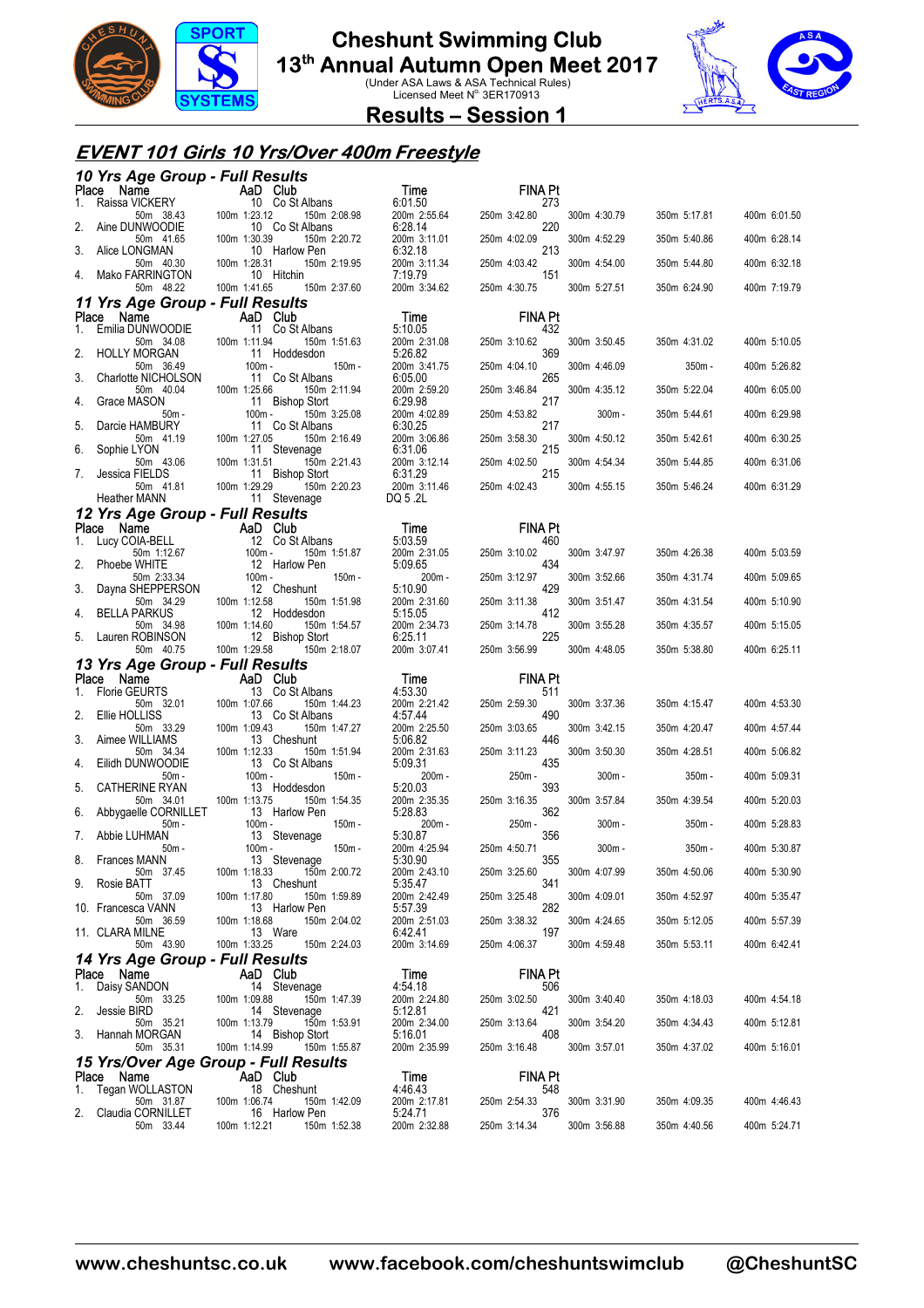

**13<sup>th</sup> Annual Autumn Open Meet 2017**<br>Under ASA Laws & ASA Technical Rules)<br>Licensed Meet N<sup>o.</sup> 3ER170913



**Results – Session 1** 

### **EVENT 102 Boys 10 Yrs/Over 400m Freestyle**

|    | 10 Yrs Age Group - Full Results               |                                                 |                         |                     |              |              |              |
|----|-----------------------------------------------|-------------------------------------------------|-------------------------|---------------------|--------------|--------------|--------------|
|    | Place Name                                    | AaD Club                                        | Time                    | <b>FINA Pt</b>      |              |              |              |
| 1. | <b>William WHITE</b><br>50m 38.49             | 10 Harlow Pen<br>100m 1:21.18<br>150m 2:05.10   | 5:43.81<br>200m 2:50.11 | 235<br>250m 3:34.20 | 300m 4:17.79 | 350m 5:02.63 | 400m 5:43.81 |
| 2. | lgor MORDEJA<br>50m 39.23                     | 10 Cheshunt<br>100m 1:24.39<br>150m 2:10.54     | 6:01.13<br>200m 2:57.23 | 203<br>250m 3:44.91 | 300m 4:31.69 | 350m 5:17.63 | 400m 6:01.13 |
| 3. | James GOURPINAR<br>50m 43.95                  | 10 Harlow Pen<br>100m 1:32.89<br>150m 2:20.59   | 6:13.46<br>200m 3:08.66 | 183<br>250m 3:58.72 | 300m 4:44.75 | 350m 5:30.69 | 400m 6:13.46 |
| 4. | Jack BANNING<br>50m 43.16                     | 10 Harlow Pen<br>100m 1:32.20<br>150m 2:21.10   | 6:14.58<br>200m 3:10.01 | 181<br>250m 3:58.36 | 300m 4:44.67 | 350m 5:31.35 | 400m 6:14.58 |
| 5. | <b>Jack RITCHIE</b>                           | 10 Co St Albans                                 | 6:18.58                 | 176                 |              |              |              |
| 6. | 50m 41.10<br><b>KIERAN FRANCIS</b>            | 100m 1:27.58<br>150m 2:15.60<br>10 Ware         | 200m 3:04.75<br>8:44.40 | 250m 3:54.36<br>66  | 300m 4:42.94 | 350m 5:32.41 | 400m 6:18.58 |
|    | 50m 54.18                                     | 100m 1:57.06<br>150m 3:02.41                    | 200m 4:11.51            | 250m 5:20.12        | 300m 6:29.61 | 350m 7:37.93 | 400m 8:44.40 |
|    | 11 Yrs Age Group - Full Results<br>Place Name | AaD Club                                        | Time                    | <b>FINA Pt</b>      |              |              |              |
| 1. | Daniel HOLLISS                                | 11 Co St Albans                                 | 5:29.56                 | 267                 |              |              |              |
|    | 50m 35.84                                     | 100m -<br>$150m -$                              | 200m -                  | 250m -              | $300m -$     | 350m -       | 400m 5:29.56 |
| 2. | Marko BORGIS                                  | 11 Stevenage                                    | 5:54.77                 | 214                 |              |              |              |
| 3. | 50m 38.64<br>Nathanial MAPLEY                 | 100m 1:22.94<br>150m 2:08.51<br>11 Co St Albans | 200m 2:54.44<br>6:06.67 | 250m 3:40.75<br>193 | 300m 4:26.38 | 350m 5:11.58 | 400m 5:54.77 |
|    | 50m 40.26<br>Aaron GUEVAN                     | 100m 1:25.18<br>150m 2:12.01<br>11 Stevenage    | 200m 2:59.23<br>6:18.78 | 250m 3:45.41<br>175 | 300m 4:32.82 | 350m 5:20.12 | 400m 6:06.67 |
| 5. | 50m 43.27<br><b>Harry EAGLE</b>               | 100m 1:32.40<br>150m 2:20.82<br>11 Bishop Stort | 200m 3:10.36<br>6:48.76 | 250m 3:56.32<br>140 | 300m 4:46.14 | 350m 5:33.14 | 400m 6:18.78 |
|    | 50m 43.16                                     | 100m 1:33.59<br>150m 2:25.84                    | 200m 3:18.04            | 250m 4:10.63        | 300m 5:02.56 | 350m 5:55.91 | 400m 6:48.76 |
|    | 12 Yrs Age Group - Full Results<br>Place Name | AaD Club                                        | Time                    | <b>FINA Pt</b>      |              |              |              |
| 1. | <b>Ben STRINGER</b>                           | 12 Harlow Pen                                   | 5:27.69                 | 271                 |              |              |              |
|    | 50m 2:08.28<br>Finn MENICH                    | $100m -$<br>150m -<br>12 Hertford               | 200m -<br>5:28.55       | 250m -<br>269       | $300m -$     | $350m -$     | 400m 5:27.69 |
|    |                                               |                                                 |                         |                     |              |              |              |
|    | 50m 35.90                                     | 100m 1:16.06<br>150m 1:57.60                    | 200m 2:40.79            | 250m 3:23.90        | 300m 4:06.77 | 350m 4:50.03 | 400m 5:28.55 |
| 3. | Ethan RYAN<br>50m 39.74                       | 12 Harlow Pen<br>100m 1:24.36<br>150m 2:08.83   | 5:54.39<br>200m 2:54.00 | 214<br>250m 3:41.42 | 300m 4:27.48 | 350m 5:10.60 | 400m 5:54.39 |
|    | 13 Yrs Age Group - Full Results               |                                                 |                         |                     |              |              |              |
|    | Place Name                                    | AaD Club                                        | Time                    | <b>FINA Pt</b>      |              |              |              |
| 1. | Daniel MONK<br>50m 31.97                      | 13 Harlow Pen<br>100m 1:07.37<br>150m 1:44.22   | 4:47.75<br>200m 2:21.37 | 401<br>250m 2:58.48 | 300m 3:35.42 | 350m 4:11.99 | 400m 4:47.75 |
| 2. | Tyler JACKSON                                 | 13 Harlow Pen                                   | 4:52.66                 | 381                 |              |              |              |
| 3. | 50m 31.31<br><b>Taylor COE</b>                | 100m 1:06.88<br>150m 1:43.40<br>13 Cheshunt     | 200m 2:20.66<br>4:56.12 | 250m 2:58.35<br>368 | 300m 3:36.00 | 350m 4:15.20 | 400m 4:52.66 |
|    | 50m 32.32<br>Aaron PICKARD                    | 100m 1:08.39<br>150m 1:45.34<br>13 Cheshunt     | 200m 2:23.43<br>5:29.58 | 250m 3:01.40<br>267 | 300m 3:39.91 | 350m 4:18.54 | 400m 4:56.12 |
| 5. | 50m 35.90<br>Adam HAZLEWOOD                   | 100m 1:17.49<br>150m 1:59.77<br>13 Bishop Stort | 200m 2:42.23<br>5:39.00 | 250m 3:24.39<br>245 | 300m 4:07.11 | 350m 4:49.56 | 400m 5:29.58 |
| 6. | 50m 36.23<br>Alex SMITH                       | 100m 1:16.82<br>150m 1:58.37<br>13 Cheshunt     | 200m 2:40.34<br>6:14.10 | 250m 3:22.10<br>182 | 300m 4:03.51 | 350m 4:44.22 | 400m 5:39.00 |
|    | 50m 41.08                                     | 100m 1:28.77<br>150m 2:16.96                    | 200m 3:05.27            | 250m 3:53.27        | 300m 4:42.22 | 350m 5:30.36 | 400m 6:14.10 |
|    | 14 Yrs Age Group - Full Results               |                                                 |                         |                     |              |              |              |
|    | Place Name                                    | AaD Club                                        | Time                    | <b>FINA Pt</b>      |              |              |              |
| 1. | Zane BATT<br>50m 29.67                        | 14 Cheshunt<br>100m 1:03.11<br>150m 1:37.47     | 4:31.62<br>200m 2:12.61 | 477<br>250m 2:47.65 | 300m 3:22.66 | 350m 3:57.17 | 400m 4:31.62 |
|    | DOUGIE GRAYLING<br>50m 36.89                  | 14 Hoddesdon<br>100m 1:18.21<br>150m 2:02.19    | 5:36.98<br>200m 2:45.67 | 249<br>250m 3:28.92 | 300m 4:12.58 | 350m 4:56.37 | 400m 5:36.98 |
|    |                                               | 15 Yrs/Over Age Group - Full Results            |                         |                     |              |              |              |
|    | Place Name                                    | AaD Club                                        | Time                    | <b>FINA Pt</b>      |              |              |              |
|    | Thomas CADENHEAD<br>50m 28.92                 | 15 Co St Albans<br>100m 1:01.86<br>150m 1:36.07 | 4:22.14<br>200m 2:10.38 | 530<br>250m 2:42.70 | 300m 3:16.10 | 350m 3:50.27 | 400m 4:22.14 |
| 2. | William CHARLES<br>50m 30.04                  | 17 Hertford<br>100m 1:05.24<br>150m 1:41.45     | 4:45.21<br>200m 2:18.08 | 412<br>250m 2:55.05 | 300m 3:31.93 | 350m 4:09.57 | 400m 4:45.21 |
| 3. | <b>CIARAN FAHY</b><br>50m 38.69               | 15 Hoddesdon<br>100m 1:21.14<br>150m 2:05.12    | 5:35.89<br>200m 2:47.80 | 252<br>250m 3:30.17 | 300m 4:13.16 | 350m 4:55.05 | 400m 5:35.89 |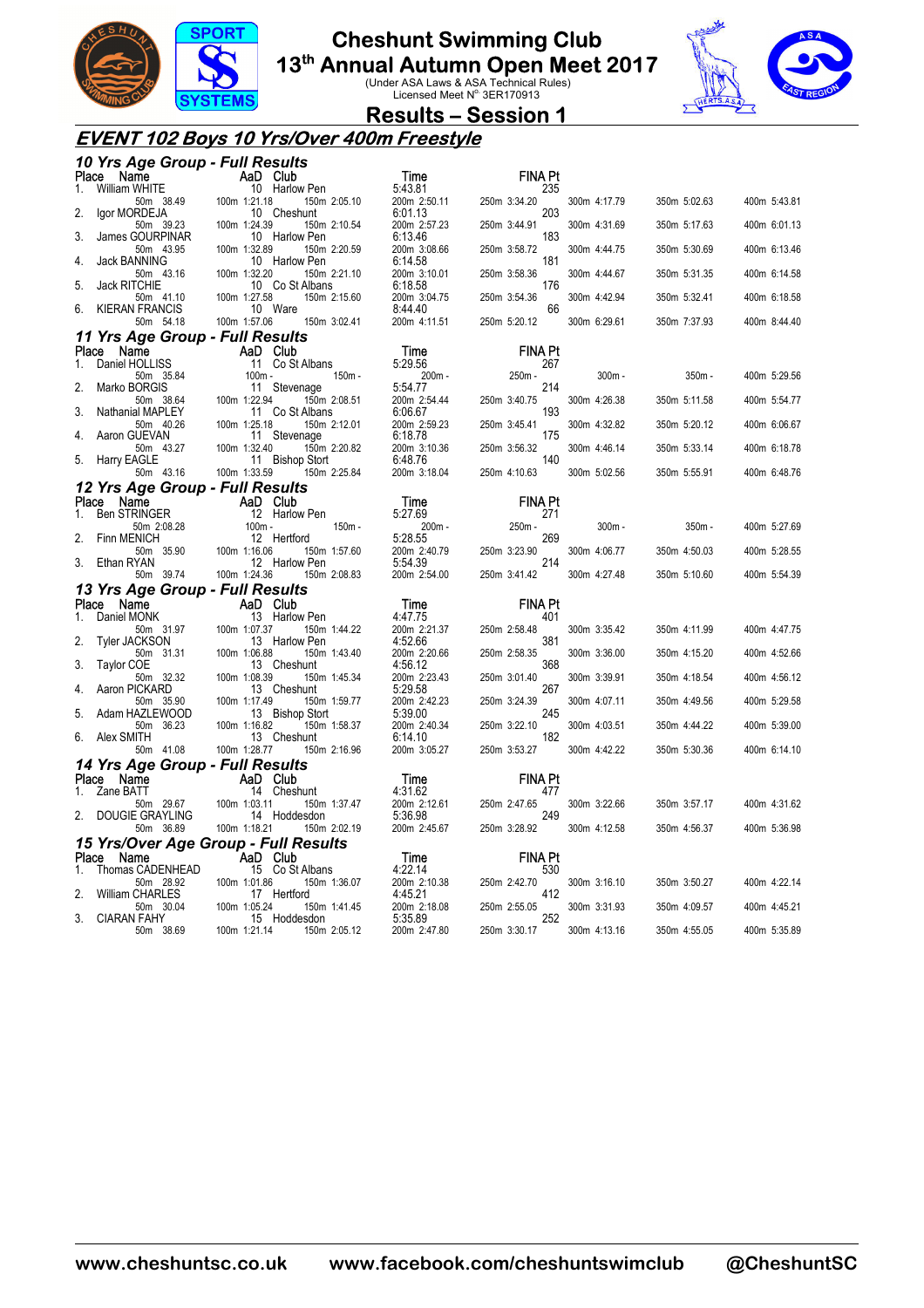



**Results – Session 1** 

### **EVENT 103 Girls 09 Yrs/Over 100m Butterfly**

| 10 Yrs Age Group - Full Results |                   |                     |         |                |       |
|---------------------------------|-------------------|---------------------|---------|----------------|-------|
| Place Name                      |                   | AaD Club            | Time    | <b>FINA Pt</b> | 50    |
| Mako FARRINGTON                 | 10                | Hitchin             | 2:07.27 | 79             | 58.10 |
| 11 Yrs Age Group - Full Results |                   |                     |         |                |       |
| Name<br>Place                   |                   | AaD Club            | Time    | <b>FINA Pt</b> | 50    |
| Charlotte WILLIAMS              | 11                | Cheshunt            | 1:27.05 | 246            | 39.26 |
| 12 Yrs Age Group - Full Results |                   |                     |         |                |       |
| Name<br>Place                   |                   | AaD Club            | Time    | <b>FINA Pt</b> | 50    |
| Lucy COIA-BELL                  | $12 \overline{ }$ | Co St Albans        | 1:14.14 | 399            | 34.00 |
| 2.<br>Jessica COLEMAN           | 12                | Stevenage           | 1:21.40 | 301            | 38.01 |
| 3.<br>Kasey BRADLEY             |                   | 12 Harlow Pen       | 1:27.74 | 241            |       |
| Minnie SAVAGE<br>4.             | 12                | <b>Bishop Stort</b> | 1:41.57 | 155            | 45.80 |
| 5.<br>Sofia READ                | 12                | <b>Bishop Stort</b> | 1:42.51 | 151            | 45.18 |
| 6.<br>Alyce WILSON              | 12 <sup>°</sup>   | Co St Albans        | 1:45.93 | 137            | 45.83 |
| 13 Yrs Age Group - Full Results |                   |                     |         |                |       |
| Name<br><b>Place</b>            | AaD.              | Club                | Time    | <b>FINA Pt</b> | 50    |
| <b>MOLLIE DOWNES</b>            | 13                | Hoddesdon           | 1:17.46 | 350            | 35.90 |
| 2.<br>Jemima SAMOLS             | 13                | Co St Albans        | 1:21.23 | 303            | 35.86 |
| 3.<br>Abbygaelle CORNILLET      |                   | 13 Harlow Pen       | 1:22.50 | 290            | 36.60 |
| <b>ELLIS BURROUGHS</b><br>4.    |                   | 13 Hoddesdon        | 1:30.90 | 216            | 40.60 |
| Abbie LUHMAN<br>5.              | 13                | Stevenage           | 1:31.69 | 211            | 40.99 |
| Evie BROWN<br>6.                | 13                | Cheshunt            | 1:44.59 | 142            | 43.29 |
| 14 Yrs Age Group - Full Results |                   |                     |         |                |       |
| Name<br>Place                   | AaD               | Club                | Time    | <b>FINA Pt</b> | 50    |
| Grace STEDMAN                   | 14                | Co St Albans        | 1:16.22 | 367            | 34.72 |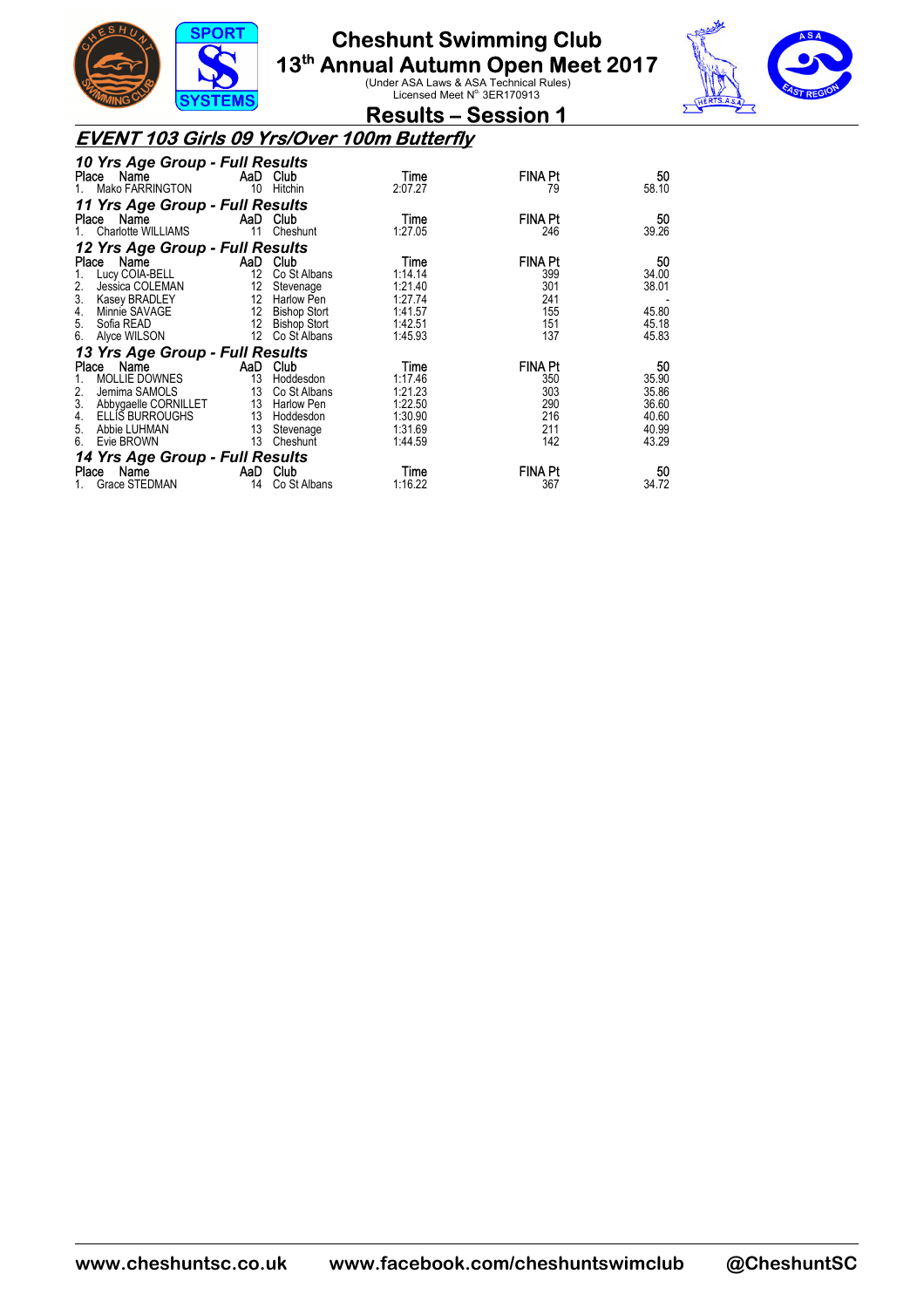

**13<sup>th</sup> Annual Autumn Open Meet 2017**<br>Under ASA Laws & ASA Technical Rules)<br>Licensed Meet N<sup>o.</sup> 3ER170913



**Results – Session 1** 

### **EVENT 104 Boys 09 Yrs/Over 100m Butterfly**

| 09 Yrs Age Group - Full Results      |                             |             |         |                |         |
|--------------------------------------|-----------------------------|-------------|---------|----------------|---------|
| Place Name                           | <b>Example 2</b> AaD Club   |             | Time    | <b>FINA Pt</b> | 50      |
| Carl GUEVAN                          |                             | 9 Stevenage | 1:48.65 | 88             | 48.03   |
| 10 Yrs Age Group - Full Results      |                             |             |         |                |         |
| Place Name                           | <b>Example 2</b> AaD Club   |             | Time    | <b>FINA Pt</b> | 50      |
| James GOURPINAR 10 Harlow Pen        |                             |             | 1:37.05 | 124            | 44.71   |
| Nate OGIER<br>2.                     |                             | 10 Hertford | 2:01.18 | 63             | 52.46   |
| 3. KIERAN FRANCIS                    | 10 Ware                     |             | 2:40.23 | 27             | 1:11.41 |
| 11 Yrs Age Group - Full Results      |                             |             |         |                |         |
| Place Name                           | AaD Club                    |             | Time    | <b>FINA Pt</b> | 50      |
| Max HILL<br>1.                       | $\sim$ 11                   | Stevenage   | 1:19.21 | 228            | 36.59   |
| 2. Henry ROBERTS                     | 11                          | Hertford    | 1:25.11 | 184            | 38.51   |
| 3. Max ARNOLD                        | 11                          | Harlow Pen  | 1:25.65 | 180            | 39.02   |
| CALLUM COX<br>4.                     | 11 Ware                     |             | 1:37.75 | 121            | 42.26   |
| 12 Yrs Age Group - Full Results      |                             |             |         |                |         |
| Place Name                           | AaD Club                    |             | Time    | FINA Pt        | 50      |
| DANIEL HARRISON                      | 12 Ware                     |             | 1:30.75 | 152            |         |
| Joe REYNOLDS<br>2.                   |                             | 12 Hertford | 1:35.03 | 132            | 43.33   |
| 13 Yrs Age Group - Full Results      |                             |             |         |                |         |
| Place Name                           | <b>Example 2.5 AaD</b> Club |             | Time    | <b>FINA Pt</b> | 50      |
| 1. Morgan ARNOLD 13 Harlow Pen       |                             |             | 1:18.53 | 234            | 35.29   |
| 15 Yrs/Over Age Group - Full Results |                             |             |         |                |         |
| Place Name                           | <b>Example 2</b> AaD Club   |             | Time    | FINA Pt        | 50      |
| Callum WOLLASTON                     |                             | 16 Cheshunt | 1:01.71 | 483            | 29.15   |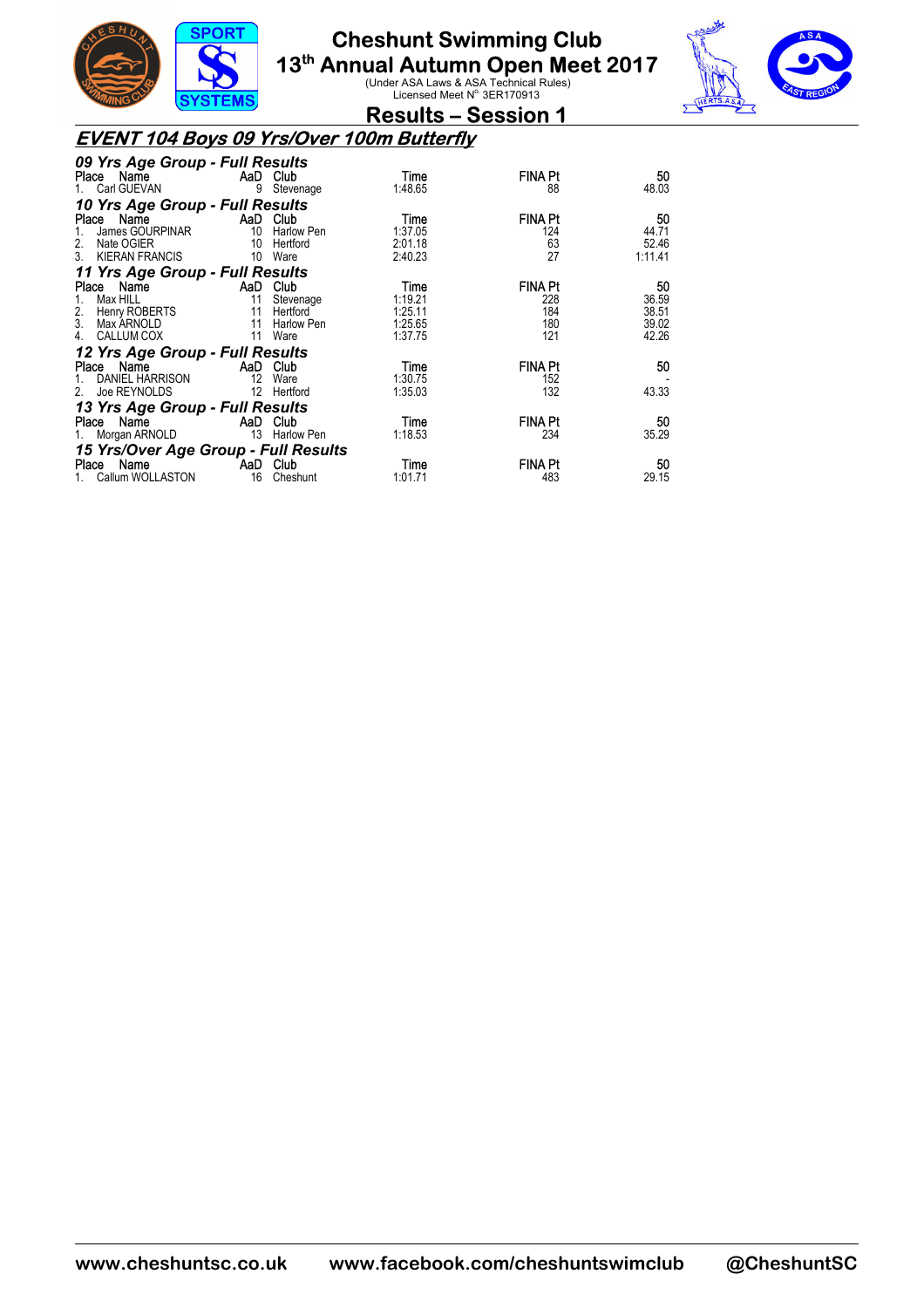



### **Results – Session 1**

#### **EVENT 105 Girls 09 Yrs/Over 50m Backstroke**

| <b>09 Yrs Agre Group - Full Results</b> and the MSEN-HOR <b>Agre Group - Full Results</b> and the MSEN-HOR 200 Harbor and 44,200<br>1. Brianne HAMSEN-HORE 9 SC 4 About 1 and 200 Minimips and 42,42 and 42,42 and 42,42 and 42,42 and 42 |  |                |
|-------------------------------------------------------------------------------------------------------------------------------------------------------------------------------------------------------------------------------------------|--|----------------|
|                                                                                                                                                                                                                                           |  | <b>FINA Pt</b> |
|                                                                                                                                                                                                                                           |  | 271            |
|                                                                                                                                                                                                                                           |  | 252            |
|                                                                                                                                                                                                                                           |  | 222            |
|                                                                                                                                                                                                                                           |  | 190<br>174     |
|                                                                                                                                                                                                                                           |  | 165            |
|                                                                                                                                                                                                                                           |  | 154            |
|                                                                                                                                                                                                                                           |  | 154            |
|                                                                                                                                                                                                                                           |  | 137            |
|                                                                                                                                                                                                                                           |  | 127            |
|                                                                                                                                                                                                                                           |  | 127            |
|                                                                                                                                                                                                                                           |  | 120            |
|                                                                                                                                                                                                                                           |  | 113            |
|                                                                                                                                                                                                                                           |  | 111            |
|                                                                                                                                                                                                                                           |  | 97             |
|                                                                                                                                                                                                                                           |  | 95             |
|                                                                                                                                                                                                                                           |  | 90             |
|                                                                                                                                                                                                                                           |  | 77             |
|                                                                                                                                                                                                                                           |  |                |
|                                                                                                                                                                                                                                           |  |                |
|                                                                                                                                                                                                                                           |  |                |
|                                                                                                                                                                                                                                           |  |                |
|                                                                                                                                                                                                                                           |  | <b>FINA Pt</b> |
|                                                                                                                                                                                                                                           |  | 259<br>195     |
|                                                                                                                                                                                                                                           |  | 195            |
|                                                                                                                                                                                                                                           |  | 194            |
|                                                                                                                                                                                                                                           |  | 187            |
|                                                                                                                                                                                                                                           |  | 184            |
|                                                                                                                                                                                                                                           |  | 169            |
|                                                                                                                                                                                                                                           |  | 165            |
|                                                                                                                                                                                                                                           |  | 162            |
|                                                                                                                                                                                                                                           |  | 159            |
|                                                                                                                                                                                                                                           |  | 155            |
|                                                                                                                                                                                                                                           |  | 141            |
|                                                                                                                                                                                                                                           |  | 121            |
|                                                                                                                                                                                                                                           |  | 120            |
|                                                                                                                                                                                                                                           |  | 96             |
|                                                                                                                                                                                                                                           |  |                |
|                                                                                                                                                                                                                                           |  | <b>FINA Pt</b> |
|                                                                                                                                                                                                                                           |  | 326            |
|                                                                                                                                                                                                                                           |  | 249            |
|                                                                                                                                                                                                                                           |  | 231            |
|                                                                                                                                                                                                                                           |  | 221            |
|                                                                                                                                                                                                                                           |  | 220            |
|                                                                                                                                                                                                                                           |  | 219            |
|                                                                                                                                                                                                                                           |  | 209            |
|                                                                                                                                                                                                                                           |  | 202            |
|                                                                                                                                                                                                                                           |  | 202            |
|                                                                                                                                                                                                                                           |  | 196            |
|                                                                                                                                                                                                                                           |  | 194<br>191     |
|                                                                                                                                                                                                                                           |  | 191            |
|                                                                                                                                                                                                                                           |  | 181            |
|                                                                                                                                                                                                                                           |  | 175            |
|                                                                                                                                                                                                                                           |  | 161            |
|                                                                                                                                                                                                                                           |  | 159            |
|                                                                                                                                                                                                                                           |  | 117            |
|                                                                                                                                                                                                                                           |  | 114            |
|                                                                                                                                                                                                                                           |  | 110            |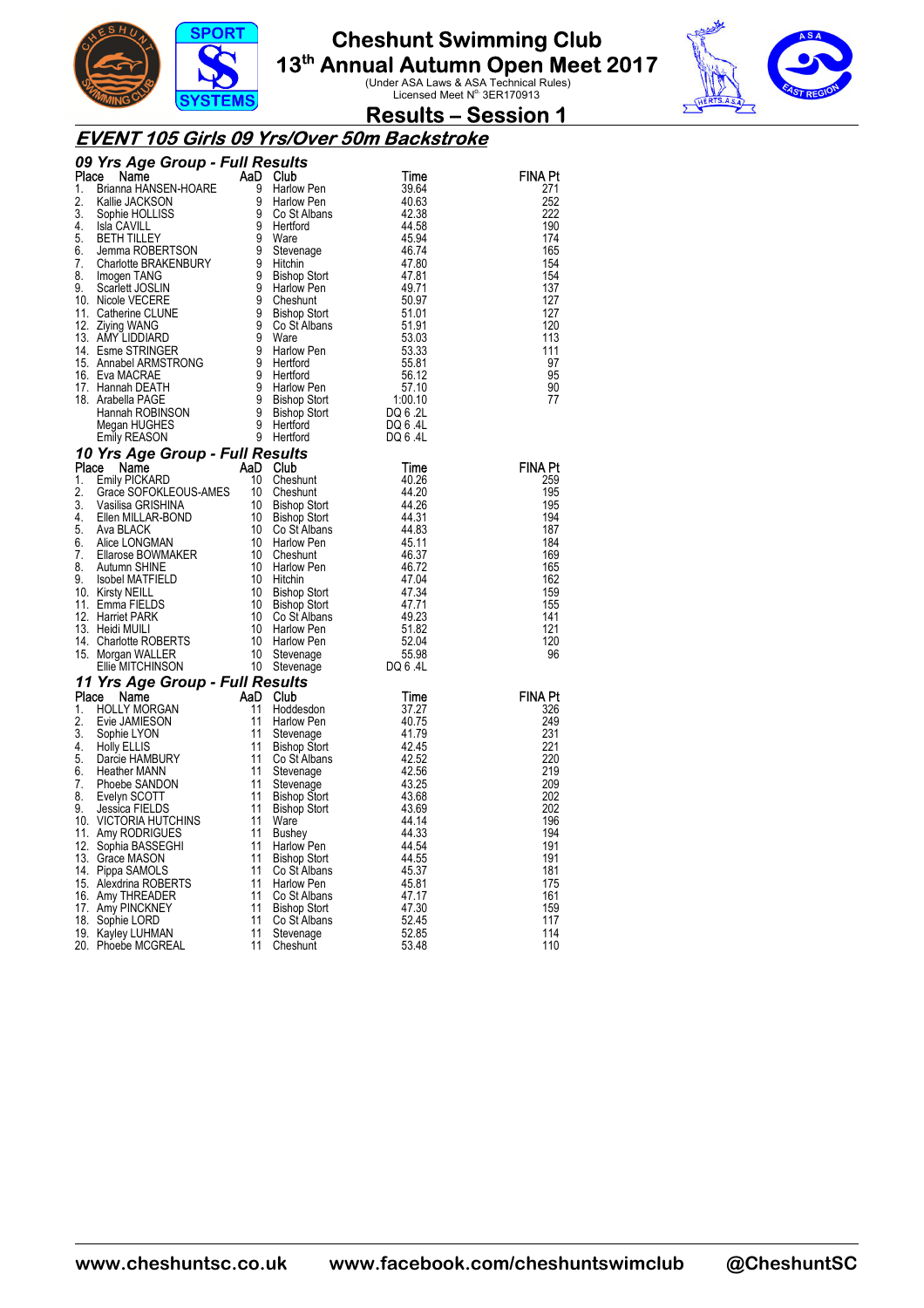



|  | $0101$ CMJ<br><b>12 Yrs Age Group - Full Results<br/> Place Name AaD Club<br/> 1. ABILARKMAN 12 Hoddesdon<br/> 2. Jessica COLEMAN 12 Stevenage<br/> COLARELL 12 Co St Albans</b>                                                                                     |       | <b>Results - Session 1</b> |
|--|----------------------------------------------------------------------------------------------------------------------------------------------------------------------------------------------------------------------------------------------------------------------|-------|----------------------------|
|  | <b>12 Yrs Age Group - Full Results<br/> Place Name<br/> 1. ABI LARKMAN 12 Hoddesdon<br/> 1. ABI LARKMAN 12 Hoddesdon<br/> 3. Lucy COIA-BELL<br/> 4. Chioe LONGHURST 12 Stevenage<br/> 4. Chioe LONGHURST 12 Go St Albans<br/> 6. Kya ANDREOU 12 Harlow Pen<br/> </b> |       |                            |
|  |                                                                                                                                                                                                                                                                      | Time  | <b>FINA Pt</b>             |
|  |                                                                                                                                                                                                                                                                      | 34.95 | 396                        |
|  |                                                                                                                                                                                                                                                                      | 35.93 | 364                        |
|  |                                                                                                                                                                                                                                                                      | 36.76 | 340                        |
|  |                                                                                                                                                                                                                                                                      | 36.97 | 334                        |
|  |                                                                                                                                                                                                                                                                      | 37.04 | 332                        |
|  |                                                                                                                                                                                                                                                                      | 37.17 | 329                        |
|  |                                                                                                                                                                                                                                                                      | 38.01 | 308                        |
|  |                                                                                                                                                                                                                                                                      | 38.04 | 307                        |
|  |                                                                                                                                                                                                                                                                      | 38.38 | 299                        |
|  |                                                                                                                                                                                                                                                                      | 38.84 | 288                        |
|  |                                                                                                                                                                                                                                                                      | 39.38 | 276                        |
|  |                                                                                                                                                                                                                                                                      | 39.71 | 270                        |
|  |                                                                                                                                                                                                                                                                      | 39.97 | 264                        |
|  |                                                                                                                                                                                                                                                                      | 40.15 | 261                        |
|  |                                                                                                                                                                                                                                                                      | 40.22 | 259                        |
|  |                                                                                                                                                                                                                                                                      | 40.41 | 256                        |
|  |                                                                                                                                                                                                                                                                      | 40.62 | 252                        |
|  |                                                                                                                                                                                                                                                                      | 41.69 | 233                        |
|  |                                                                                                                                                                                                                                                                      | 42.26 | 224                        |
|  |                                                                                                                                                                                                                                                                      | 42.59 | 218                        |
|  |                                                                                                                                                                                                                                                                      | 43.48 | 205                        |
|  |                                                                                                                                                                                                                                                                      | 43.55 | 204                        |
|  |                                                                                                                                                                                                                                                                      | 44.08 | 197                        |
|  |                                                                                                                                                                                                                                                                      | 44.45 | 192                        |
|  |                                                                                                                                                                                                                                                                      |       |                            |
|  | 24. Sofia READ 12 Bishop Stort 44.45<br><b>13 Yrs Age Group - Full Results</b><br><b>13 Yrs Age Group - Full Results</b><br>13 CATHERINE RYAN 13 Hoddesdon 34.84<br>2. LUCY HINKS 13 Hoddesdon 36.32<br>4. Francesca VANN 13 Hoddesdon 36.32<br>4. F                 |       | <b>FINA Pt</b>             |
|  |                                                                                                                                                                                                                                                                      |       | 411                        |
|  |                                                                                                                                                                                                                                                                      |       | 399                        |
|  |                                                                                                                                                                                                                                                                      |       | 353                        |
|  |                                                                                                                                                                                                                                                                      |       | 310                        |
|  |                                                                                                                                                                                                                                                                      |       | 296                        |
|  |                                                                                                                                                                                                                                                                      |       | 273                        |
|  |                                                                                                                                                                                                                                                                      |       | 270                        |
|  |                                                                                                                                                                                                                                                                      |       | 215                        |
|  |                                                                                                                                                                                                                                                                      |       | 212                        |
|  |                                                                                                                                                                                                                                                                      |       | 173                        |
|  |                                                                                                                                                                                                                                                                      |       |                            |
|  |                                                                                                                                                                                                                                                                      |       |                            |
|  |                                                                                                                                                                                                                                                                      |       | <b>FINA Pt</b>             |
|  |                                                                                                                                                                                                                                                                      |       | 394                        |
|  |                                                                                                                                                                                                                                                                      |       | 390                        |
|  |                                                                                                                                                                                                                                                                      |       | 346                        |
|  |                                                                                                                                                                                                                                                                      |       | 247                        |
|  |                                                                                                                                                                                                                                                                      |       | 210                        |
|  |                                                                                                                                                                                                                                                                      |       |                            |
|  | Emily MOORE<br>14 Yrs Age Group - Full Results<br>1. Daisy SANDON<br>1. Daisy SANDON<br>1. Daisy SANDON<br>1. Daisy SANDON<br>14 Stevenage<br>14 Stevenage<br>14 Stevenage<br>14 Stevenage<br>14 Stevenage<br>14 Stevenage<br>15 3.5.11<br>3. Jessica PR             |       |                            |
|  | Compare the Manufacture of Andre Cub<br>Beatrice BARDER<br>Faith GREEN 16 Co St<br>Emily PRESLAND 15 Bushe                                                                                                                                                           |       | <b>FINA Pt</b>             |
|  |                                                                                                                                                                                                                                                                      |       | 516                        |
|  |                                                                                                                                                                                                                                                                      |       | 477                        |
|  |                                                                                                                                                                                                                                                                      |       | 410                        |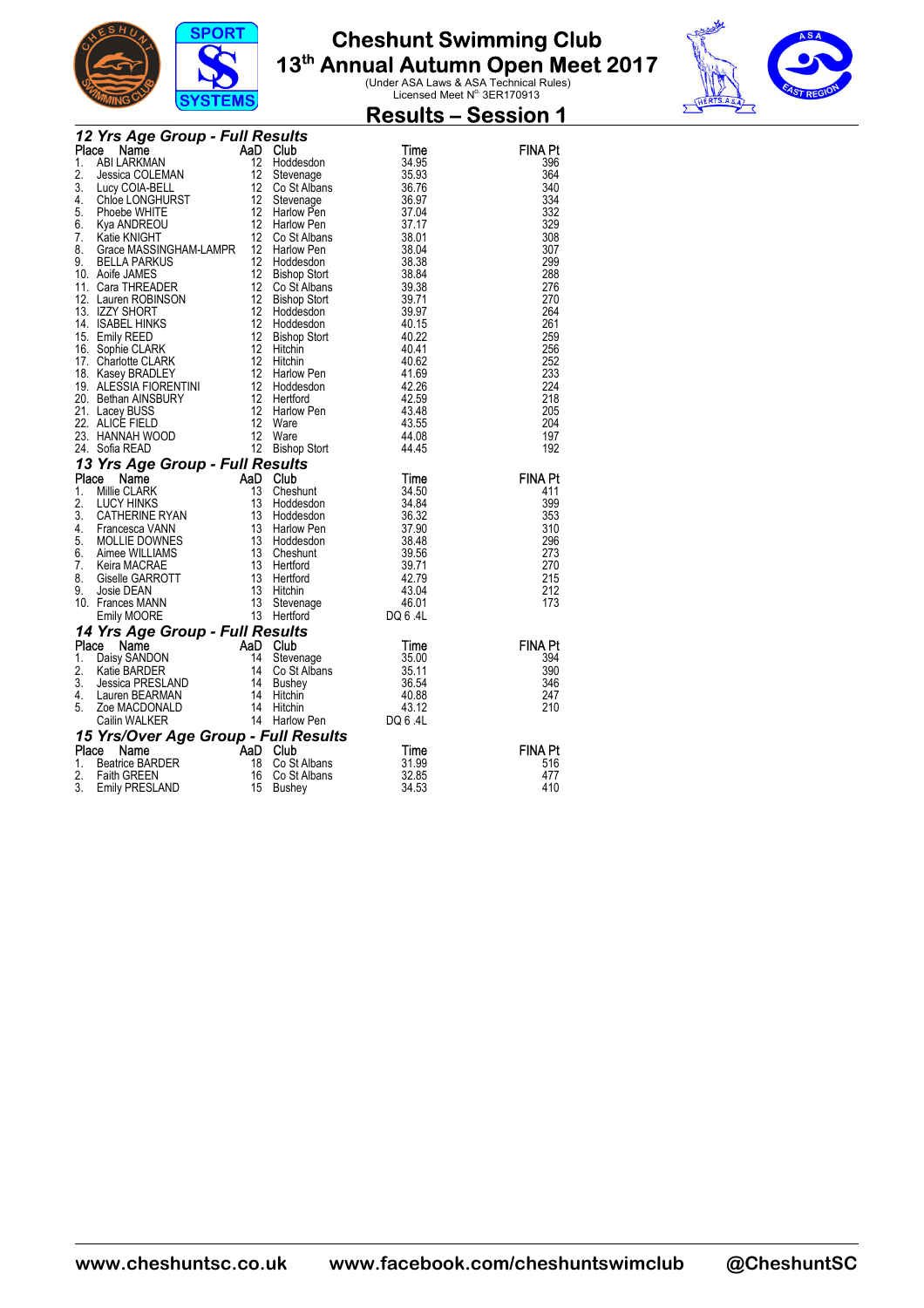



### **Results – Session 1**

### **EVENT 106 Boys 09 Yrs/Over 50m Backstroke**

|             | <b>09 Yrs Age Group - Full Results<br/> Place Name AaD Club Time<br/> 1. Oscar CHAPLIN 9 Co St Albans 44.41<br/> 2. Thomas MOODY 9 Harlow Pen<br/> 3. OLIVER TOM 9 Hoddesdon 47.81<br/> 4. Carl GUEVAN 9 Stevenage 48.24<br/> 5. Brandon MACDONALD-WILL </b> |          |                                                                                                   |                |                       |
|-------------|--------------------------------------------------------------------------------------------------------------------------------------------------------------------------------------------------------------------------------------------------------------|----------|---------------------------------------------------------------------------------------------------|----------------|-----------------------|
|             |                                                                                                                                                                                                                                                              |          |                                                                                                   |                | FINA Pt<br>125        |
|             |                                                                                                                                                                                                                                                              |          |                                                                                                   |                | 104                   |
|             |                                                                                                                                                                                                                                                              |          |                                                                                                   |                | 100                   |
|             |                                                                                                                                                                                                                                                              |          |                                                                                                   |                | 97                    |
|             |                                                                                                                                                                                                                                                              |          |                                                                                                   |                | 95<br>90              |
|             |                                                                                                                                                                                                                                                              |          |                                                                                                   |                | 85                    |
|             |                                                                                                                                                                                                                                                              |          |                                                                                                   |                | 82                    |
|             |                                                                                                                                                                                                                                                              |          |                                                                                                   |                | 82                    |
|             |                                                                                                                                                                                                                                                              |          |                                                                                                   |                | 72<br>67              |
|             |                                                                                                                                                                                                                                                              |          |                                                                                                   |                | 58                    |
|             | 12. Rhys HUNT 9 Harlow Pen 57.33<br>10 Yrs Age Group - Full Results<br>Place Name AaD Club Time<br>1. William WHITE 10 Harlow Pen 42.32<br>2. Sam SAFAVIZADEH 10 Cheshunt<br>4. George GRIMWOOD 10 Bishop Stort 45.28<br>5. Joshua HUTCHI                    |          |                                                                                                   |                |                       |
|             |                                                                                                                                                                                                                                                              |          |                                                                                                   |                | <b>FINA Pt</b>        |
|             |                                                                                                                                                                                                                                                              |          |                                                                                                   |                | 144                   |
|             |                                                                                                                                                                                                                                                              |          |                                                                                                   |                | 142<br>140            |
|             |                                                                                                                                                                                                                                                              |          |                                                                                                   |                | 118                   |
|             |                                                                                                                                                                                                                                                              |          |                                                                                                   |                | 117                   |
|             |                                                                                                                                                                                                                                                              |          |                                                                                                   |                | 115                   |
|             |                                                                                                                                                                                                                                                              |          |                                                                                                   |                | 109<br>105            |
|             |                                                                                                                                                                                                                                                              |          |                                                                                                   |                | 103                   |
|             |                                                                                                                                                                                                                                                              |          |                                                                                                   |                | 99                    |
|             |                                                                                                                                                                                                                                                              |          |                                                                                                   |                | 91                    |
|             |                                                                                                                                                                                                                                                              |          |                                                                                                   |                | 81<br>78              |
|             |                                                                                                                                                                                                                                                              |          |                                                                                                   |                | 73                    |
|             |                                                                                                                                                                                                                                                              |          |                                                                                                   |                |                       |
|             | Lewis RITCHIE 10 Co St Albans<br><b>11 Yrs Age Group - Full Results</b><br><b>Place Name AaD Club</b> Time<br>11 Stevenage 36.32<br>1. Max HILL 11 Stevenage 36.35<br>2. Max ARNOLD 11 Harlow Pen 36.35<br>3. Daniel RATES 11 Harlow Pen 36.35<br>4.         |          |                                                                                                   |                |                       |
|             |                                                                                                                                                                                                                                                              |          |                                                                                                   |                | <b>FINA Pt</b>        |
|             |                                                                                                                                                                                                                                                              |          |                                                                                                   |                | 228<br>228            |
|             |                                                                                                                                                                                                                                                              |          |                                                                                                   |                | 205                   |
|             |                                                                                                                                                                                                                                                              |          |                                                                                                   |                | 194                   |
|             |                                                                                                                                                                                                                                                              |          |                                                                                                   |                | 192<br>164            |
|             |                                                                                                                                                                                                                                                              |          |                                                                                                   |                | 148                   |
|             |                                                                                                                                                                                                                                                              |          |                                                                                                   |                | 140                   |
|             |                                                                                                                                                                                                                                                              |          |                                                                                                   |                | 137                   |
|             |                                                                                                                                                                                                                                                              |          |                                                                                                   |                | 127<br>126            |
|             |                                                                                                                                                                                                                                                              |          |                                                                                                   |                | 118                   |
|             |                                                                                                                                                                                                                                                              |          |                                                                                                   |                | 99                    |
|             |                                                                                                                                                                                                                                                              |          |                                                                                                   |                | 98                    |
|             |                                                                                                                                                                                                                                                              |          |                                                                                                   |                | 97<br>84              |
|             |                                                                                                                                                                                                                                                              |          |                                                                                                   |                |                       |
|             | 12 Yrs Age Group - Full Results<br><b>Yrs Age Group - Full Results<br/> Se Name AaD Club Time</b><br>$Kye$ PARSONSON 12 Hertford 37.88<br>Jack BIRTWISTLE 12 Co St Albans 38.18<br>William PRESLAND 12 Bushev 39.13                                          |          |                                                                                                   |                |                       |
|             | Place Name                                                                                                                                                                                                                                                   |          |                                                                                                   |                | <b>FINA Pt</b>        |
| 1.<br>2.    |                                                                                                                                                                                                                                                              |          |                                                                                                   |                | 201<br>197            |
|             | 3. William PRESLAND 12 Bushey                                                                                                                                                                                                                                |          |                                                                                                   | 39.13          | 183                   |
| 4.          | Ethan IVELAW-CHAPMAN 12 Co St Albans                                                                                                                                                                                                                         |          |                                                                                                   | 39.23          | 181                   |
| 5.          | Jake EVANS                                                                                                                                                                                                                                                   |          | 12 Cheshunt                                                                                       | 39.94          | 172                   |
|             | 6. Rowan MILLER<br>7. Edward HOWTING                                                                                                                                                                                                                         |          | 12 Hitchin                                                                                        | 40.30<br>41.84 | 167<br>149            |
| 8.          | Joe REYNOLDS                                                                                                                                                                                                                                                 |          |                                                                                                   | 43.56          | 132                   |
| 9.          | Ethan MAY                                                                                                                                                                                                                                                    |          | 12 Hitchin<br>12 Hertford<br>12 Harlow Pen                                                        | 44.25          | 126                   |
|             | 10. Harry BRUNTON                                                                                                                                                                                                                                            |          | 12 Cheshunt                                                                                       | 50.54          | 84                    |
|             | 13 Yrs Age Group - Full Results                                                                                                                                                                                                                              |          |                                                                                                   |                |                       |
| Place<br>1. | Name<br>Tyler JACKSON                                                                                                                                                                                                                                        | AaD Club |                                                                                                   | Time<br>32.69  | <b>FINA Pt</b><br>314 |
| 2.          |                                                                                                                                                                                                                                                              |          |                                                                                                   |                | 211                   |
|             |                                                                                                                                                                                                                                                              |          |                                                                                                   | 37.27          |                       |
|             | Ciaran WHATMORE                                                                                                                                                                                                                                              |          |                                                                                                   | 39.17          | 182                   |
|             | 3. Benjamin ABRAHAMS<br>4. Adam HAZLEWOOD                                                                                                                                                                                                                    |          |                                                                                                   | 41.29          | 155                   |
| 5.          | Sam BASSEGHI<br>6. Noah MCCALLIG                                                                                                                                                                                                                             |          |                                                                                                   | 41.32<br>42.72 | 155<br>140            |
|             |                                                                                                                                                                                                                                                              |          | 13 Harlow Pen<br>13 Harlow Pen<br>13 Stevenage<br>13 Bishop Stort<br>13 Harlow Pen<br>13 Hertford |                |                       |
| Place       | 14 Yrs Age Group - Full Results<br>Name                                                                                                                                                                                                                      | AaD Club |                                                                                                   | Time           | <b>FINA Pt</b>        |
| 1.          | Archie ANDELIN                                                                                                                                                                                                                                               |          | 14 Hertford                                                                                       | 32.23          | 327                   |
| 2.          | Joseph QUELCH<br>Zarban MARTIN                                                                                                                                                                                                                               |          | 14 Harlow Pen                                                                                     | 36.04          | 234                   |
|             | 3. Zachary MARTIN<br>4. DOUGIE GRAYLING                                                                                                                                                                                                                      |          | 14 Harlow Pen                                                                                     | 38.31<br>42.36 | 195<br>144            |
|             | 5. Jack PRENTICE                                                                                                                                                                                                                                             |          | 14 Hoddesdon<br>14 Harlow Pen                                                                     | 44.89          | 121                   |
|             | 15 Yrs/Over Age Group - Full Results                                                                                                                                                                                                                         |          |                                                                                                   |                |                       |
|             | Place Name                                                                                                                                                                                                                                                   | AaD Club |                                                                                                   | <b>Time</b>    | <b>FINA Pt</b>        |
| 1.<br>2.    | Thomas CADENHEAD<br>DOMINIC MCCARTHY                                                                                                                                                                                                                         |          |                                                                                                   | 30.57<br>30.84 | 384<br>374            |
|             | 3. Adam BAILEY<br>4. Alexandre SUSPIRO                                                                                                                                                                                                                       |          | 15 Co St Albans<br>15 Hoddesdon<br>16 Cheshunt<br>17 Bishop Stort                                 | 33.87<br>36.33 | 282<br>228            |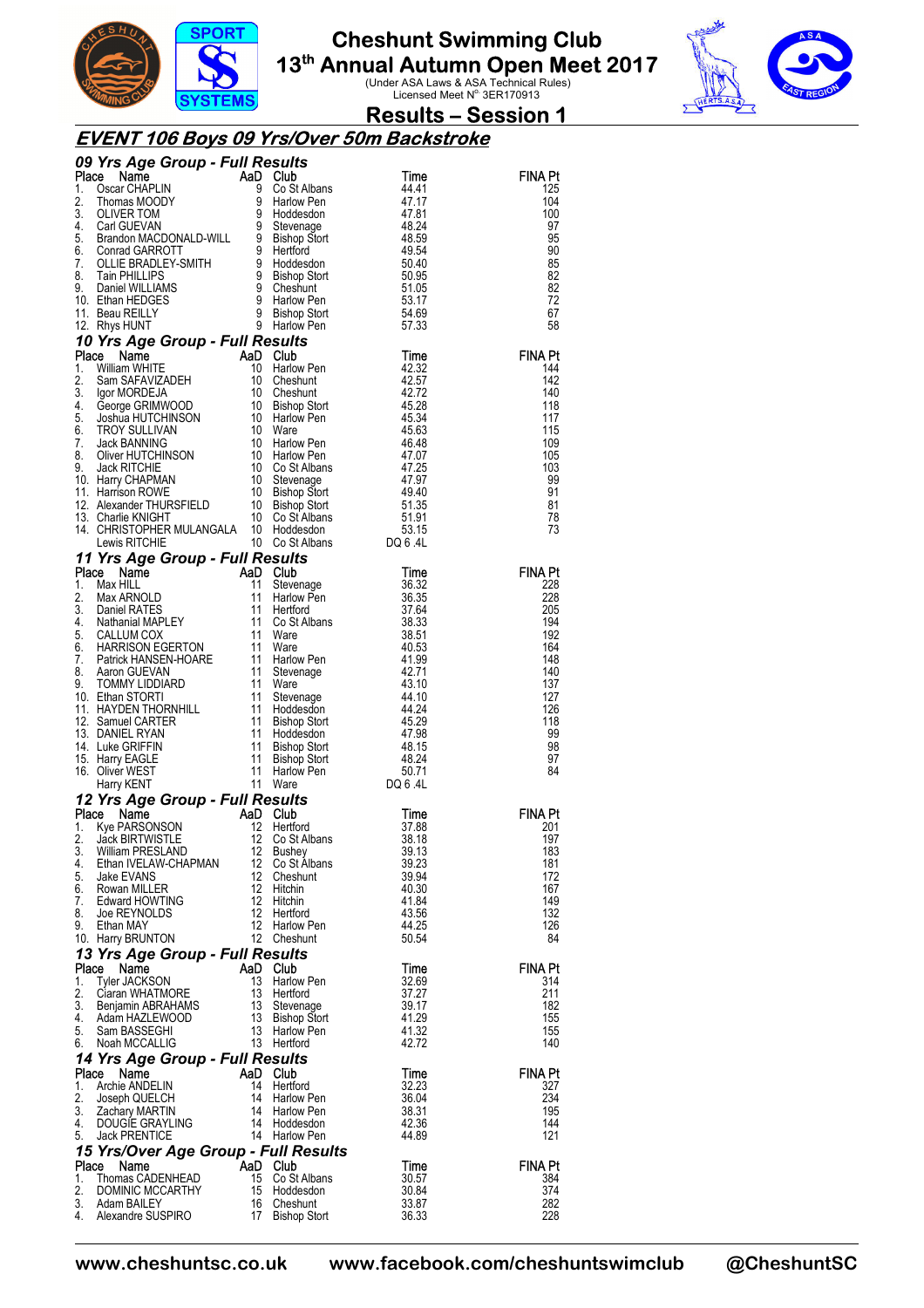



## **Results – Session 1**

### **EVENT 107 Girls 09 Yrs/Over 100m Breaststroke**

|          | 09 Yrs Age Group - Full Results            |          |                                 |                    |                |                  |
|----------|--------------------------------------------|----------|---------------------------------|--------------------|----------------|------------------|
| Place    | Name                                       |          | AaD Club                        | Time               | <b>FINA Pt</b> | 50               |
| 1.<br>2. | Rhiann MANELA                              | 9<br>9   | Stevenage                       | 1:39.95<br>1:44.12 | 242<br>214     | 47.29<br>49.53   |
| 3.       | Kallie JACKSON<br>Scarlett JOSLIN          | 9        | Harlow Pen<br>Harlow Pen        | 1:55.33            | 158            | 55.01            |
| 4.       | <b>Emily ROBERTS</b>                       | 9        | Hertford                        | 2:01.63            | 134            |                  |
| 5.       | Imogen TANG                                |          | 9 Bishop Stort                  | 2:02.95            | 130            | 58.53            |
| 6.       | Nicole VECERE                              |          | 9 Cheshunt                      | 2:03.72            | 128            | 1:00.63          |
| 7.       | Esme STRINGER                              |          | 9 Harlow Pen                    | 2:04.95            | 124            | 59.68            |
| 8.       | AMY LIDDIARD                               |          | 9 Ware                          | 2:08.22            | 115            | 1:02.07          |
| 9.       | Jemma ROBERTSON                            | 9<br>9   | Stevenage                       | 2:10.35            | 109            | 1:00.35          |
|          | 10. Lucy GROVES<br>Torri HUNT              |          | Harlow Pen<br>9 Stevenage       | 2:14.57<br>DQ 7.4L | 99             | 1:02.83          |
|          | Ziying WANG                                |          | 9 Co St Albans                  | DQ 7.5L            |                |                  |
|          | 10 Yrs Age Group - Full Results            |          |                                 |                    |                |                  |
| Place    | Name                                       |          | AaD Club                        | Time               | <b>FINA Pt</b> | 50               |
| 1.       | Alice LONGMAN                              | 10       | <b>Harlow Pen</b>               | 1:41.94            | 228            | 48.43            |
| 2.       | Lottie DOBLE                               | 10       | Harlow Pen                      | 1:46.12            | 202            | 51.68            |
| 3.       | Ellen MILLAR-BOND                          |          | 10 Bishop Stort                 | 1:48.55            | 189            | 50.84            |
| 4.       | Ava BLACK                                  |          | 10 Co St Albans                 | 1:49.64            | 183            | 52.60            |
| 5.       | <b>Kirsty NEILL</b>                        |          | 10 Bishop Stort                 | 1:52.76            | 169            | 52.47            |
| 6.<br>7. | Vasilisa GRISHINA<br>Grace SOFOKLEOUS-AMES |          | 10 Bishop Stort                 | 1:55.55<br>1:55.69 | 157<br>156     | 56.59<br>55.58   |
| 8.       | Aine DUNWOODIE                             |          | 10 Cheshunt<br>10 Co St Albans  | 1:56.06            | 155            | 55.15            |
| 9.       | <b>Harriet PARK</b>                        |          | 10 Co St Albans                 | 2:01.64            | 134            | 57.04            |
|          | 10. Mako FARRINGTON                        |          | 10 Hitchin                      | 2:01.84            | 134            | 58.71            |
|          | 11. AMELIA THOMPSON                        |          | 10 Ware                         | 2:05.79            | 121            | 56.88            |
|          | 12. Morgan WALLER                          |          | 10 Stevenage                    | 2:14.62            | 99             | 1:05.31          |
|          | 11 Yrs Age Group - Full Results            |          |                                 |                    |                |                  |
| Place    | Name                                       |          | AaD Club                        | Time               | <b>FINA Pt</b> | 50               |
| 1.       | Emilia DUNWOODIE                           | 11       | Co St Albans                    | 1:24.76            | 398            | 40.59            |
| 2.       | <b>Misty EREN</b>                          | 11       | Harlow Pen                      | 1:30.79            | 324            | 42.21            |
| 3.<br>4. | Charlotte WILLIAMS<br>Evie JAMIESON        | 11       | Cheshunt<br>11 Harlow Pen       | 1:35.92<br>1:40.94 | 274<br>235     | 45.11<br>47.84   |
| 5.       | Charlotte NICHOLSON                        |          | 11 Co St Albans                 | 1:43.50            | 218            | 48.09            |
| 6.       | Evelyn SCOTT                               |          | 11 Bishop Stort                 | 1:48.56            | 189            | 50.31            |
| 7.       | Phoebe SANDON                              | 11       | Stevenage                       | 1:55.83            | 156            | 55.01            |
| 8.       | Phoebe MCGREAL                             |          | 11 Cheshunt                     | 2:01.49            | 135            | 57.51            |
| 9.       | DIARA ZEQIRI                               |          | 11 Hoddesdon                    | 2:01.59            | 134            | 56.64            |
|          | 10. Holly ELLIS                            | 11       | Bishop Stort                    | 2:03.64            | 128            | 58.82            |
|          | 11. Sophie LORD                            |          | 11 Co St Albans                 | 2:06.37            | 120            | 1:01.70          |
|          | Sophia BASSEGHI                            |          | 11 Harlow Pen                   | DQ 7.6L            |                |                  |
| Place    | 12 Yrs Age Group - Full Results            |          | AaD Club                        |                    | <b>FINA Pt</b> |                  |
| 1.       | Name<br>Dayna SHEPPERSON                   | 12       | Cheshunt                        | Time<br>1:24.85    | 396            | 50<br>39.89      |
| 2.       | ABI LARKMAN                                | 12       | Hoddesdon                       | 1:26.91            | 369            | 41.23            |
| 3.       | Phoebe WHITE                               |          | 12 Harlow Pen                   | 1:31.02            | 321            | 43.42            |
| 4.       | Grace MASSINGHAM-LAMPR                     |          | 12 Harlow Pen                   | 1:32.06            | 310            | 43.26            |
| 5.       | Kya ANDREOU                                |          | 12 Harlow Pen                   | 1:35.57            | 277            | 45.68            |
| 6.       | Chloe MARTIN                               |          | 12 Harlow Pen                   | 1:36.22            | 272            | 45.33            |
| 7.       | <b>ALICE FIELD</b>                         |          | 12 Ware                         | 1:36.43            | 270            | 45.55            |
| 8.<br>9. | Chloe LONGHURST<br><b>IZZY SHORT</b>       | 12<br>12 | Stevenage<br>Hoddesdon          | 1:38.33<br>1:38.48 | 255<br>253     | 47.97<br>46.67   |
|          | 10. Aoife JAMES                            | 12       | <b>Bishop Stort</b>             | 1:41.68            | 230            | 48.69            |
|          | 11. Minnie SAVAGE                          | 12       | <b>Bishop Stort</b>             | 1:43.87            | 216            | 48.55            |
|          | 12. Francesca BENNETT                      |          | 12 Bishop Stort                 | 1:44.39            | 213            | 50.45            |
|          | 13. Katie KNIGHT                           |          | 12 Co St Albans                 | 1:45.20            | 208            | 50.05            |
|          | 14. ALESSIA FIORENTINI                     |          | 12 Hoddesdon                    | 1:48.73            | 188            | 50.87            |
|          | 15. ISABEL HINKS                           |          | 12 Hoddesdon                    | 1:51.33            | 175            | 53.05            |
|          | 16. Phoebe KEELING                         |          | 12 Hertford                     | 1:52.30            | 171            | 53.36            |
|          | 13 Yrs Age Group - Full Results            |          |                                 |                    |                |                  |
| Place    | Name                                       |          | AaD Club                        | Time               | <b>FINA Pt</b> | 50               |
| 1.<br>2. | Maisy HILLS                                | 13       | Harlow Pen                      | 1:22.37<br>1:30.79 | 433<br>324     | 38.59            |
| 3.       | Jemima SAMOLS<br>Eilidh DUNWOODIE          | 13       | Co St Albans<br>13 Co St Albans | 1:34.71            | 285            | 43.24<br>44.50   |
| 4.       | Francesca VANN                             |          | 13 Harlow Pen                   | 1:38.72            | 252            | 47.03            |
| 5.       | CLARA MILNE                                | 13       | Ware                            | 1:42.83            | 223            | 48.65            |
| 6.       | <b>ELLIS BURROUGHS</b>                     | 13       | Hoddesdon                       | 1:43.12            | 221            | 49.94            |
| 7.       | Giselle GARROTT                            |          | 13 Hertford                     | 1:43.32            | 219            | 48.48            |
| 8.       | Jasmine POLLARD                            | 13       | Hitchin                         | 1:44.59            | 211            | 50.81            |
| 9.       | <b>Emily MOORE</b>                         |          | 13 Hertford                     | 1:44.78            | 210            | 47.10            |
|          | 10. Josie DEAN<br>11. Daniela KARABELSKA   | 13       | Hitchin<br>13 Harlow Pen        | 1:47.37<br>1:50.27 | 195<br>180     | 1:47.37<br>49.29 |
|          | Emilia DOBLE                               |          | 13 Harlow Pen                   | DQ 7 .1L           |                |                  |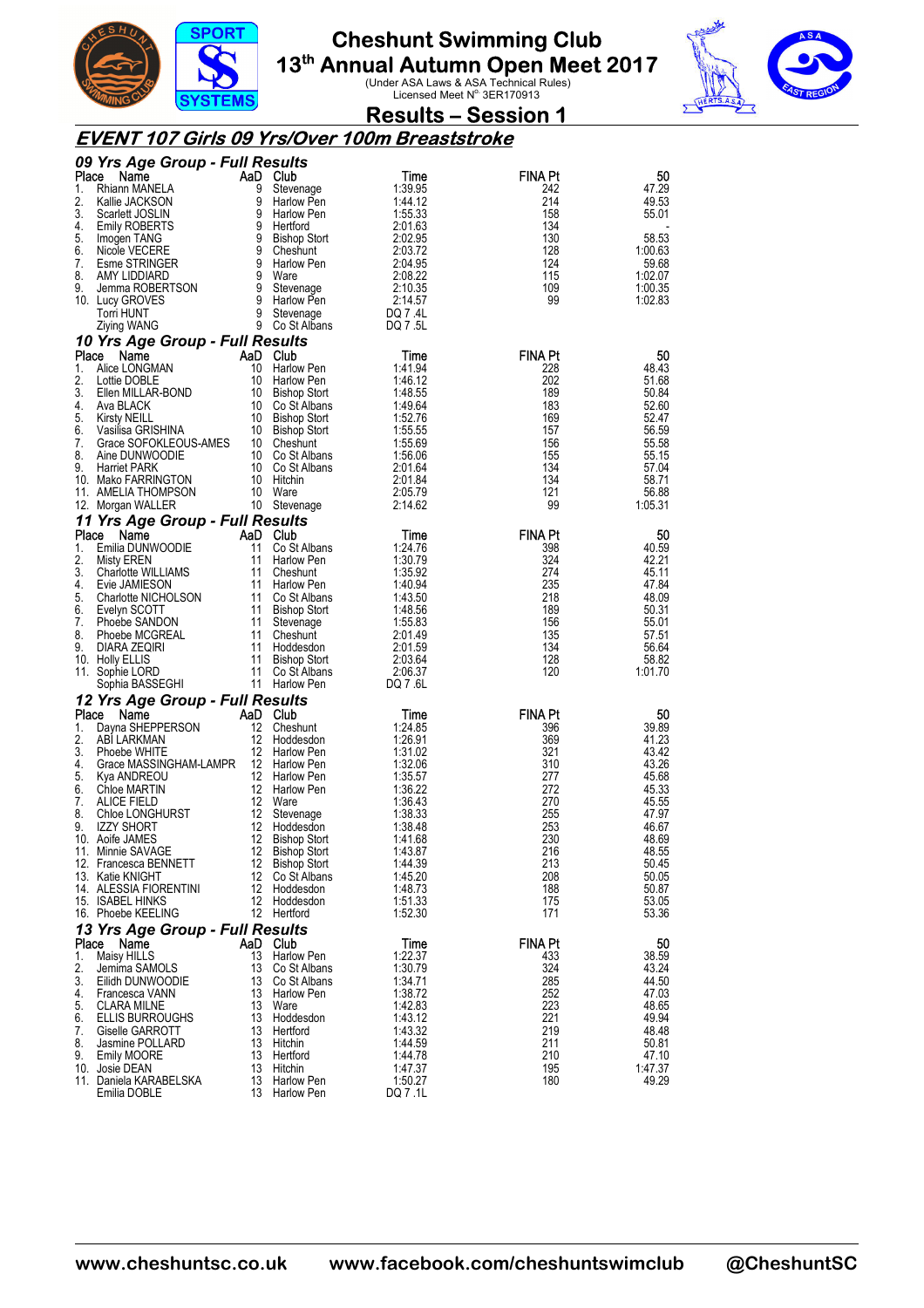

**13<sup>th</sup> Annual Autumn Open Meet 2017**<br>Under ASA Laws & ASA Technical Rules)<br>Licensed Meet N<sup>o.</sup> 3ER170913



| <b>EMING</b>                         | <b>SYSIEMS</b> |                     | LIGGIBCG INGCLIS OLIVITOOTO |                |       |
|--------------------------------------|----------------|---------------------|-----------------------------|----------------|-------|
|                                      |                |                     | <b>Results – Session 1</b>  |                |       |
| 14 Yrs Age Group - Full Results      |                |                     |                             |                |       |
| Place<br>Name                        | AaD            | Club                | Time                        | <b>FINA Pt</b> | 50    |
| Grace STEDMAN<br>1.                  | 14             | Co St Albans        | 1:19.34                     | 485            | 37.29 |
| 2.<br>MAGGIE WYPER                   | 14             | Hoddesdon           | 1:25.09                     | 393            | 40.05 |
| 3. Hannah MORGAN                     | 14             | <b>Bishop Stort</b> | 1:33.58                     | 295            | 44.25 |
| SOPHIA FIORENTINI<br>4.              | 14             | Hoddesdon           | 1:40.30                     | 240            | 46.15 |
| Cailin WALKER                        | 14             | Harlow Pen          | DQ 7.6L                     |                |       |
| 15 Yrs/Over Age Group - Full Results |                |                     |                             |                |       |
| Place<br>Name                        | AaD            | Club                | Time                        | <b>FINA Pt</b> | 50    |
| <b>Faith GREEN</b><br>1.             | 16             | Co St Albans        | 1:21.30                     | 451            | 37.76 |
| 2.<br>Megan POPE                     | 16             | Cheshunt            | 1:31.56                     | 315            | 42.35 |
| Claudia CORNILLET                    | 16             | <b>Harlow Pen</b>   | <b>DNC</b>                  |                |       |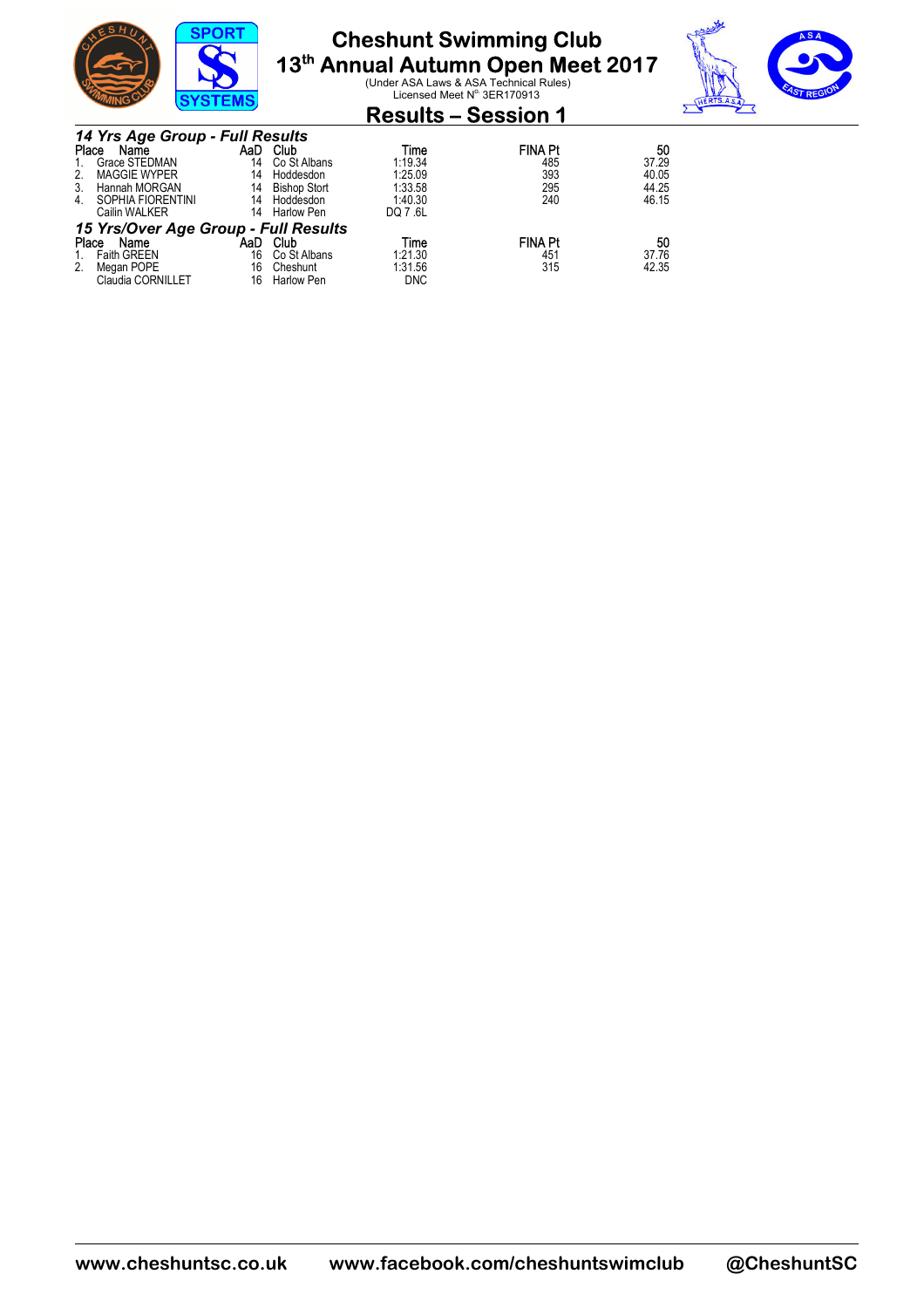



### **Results – Session 1**

### **EVENT 108 Boys 09 Yrs/Over 100m Breaststroke**

|             | 09 Yrs Age Group - Full Results        |                   |                                |                    |                       |                |
|-------------|----------------------------------------|-------------------|--------------------------------|--------------------|-----------------------|----------------|
| Place       | Name                                   |                   | AaD Club                       | Time               | FINA Pt               | 50             |
| 1.          | Thomas MOODY                           | 9                 | Harlow Pen                     | 1:49.70            | 130                   | 53.40          |
| 2.          | Oscar CHAPLIN                          | 9                 | Co St Albans                   | 1:51.27            | 124                   | 53.16          |
| 3.          | Carl GUEVAN                            | 9                 | Stevenage                      | 1:54.70            | 113                   | 56.29          |
| 4.          | Daniel WILLIAMS                        |                   | 9 Cheshunt                     | 2:01.49            | 95                    | 56.20          |
|             | 10 Yrs Age Group - Full Results        |                   |                                |                    |                       |                |
| Place       | Name                                   |                   | AaD Club                       | Time               | <b>FINA Pt</b>        | 50             |
| 1.          | William WHITE                          | 10                | Harlow Pen                     | 1:41.59            | 164                   | 49.59          |
| 2.          | Igor MORDEJA                           | 10                | Cheshunt                       | 1:43.37            | 155                   | 48.76          |
| 3.          | James GOURPINAR                        | 10                | Harlow Pen                     | 1:49.14            | 132                   | 53.45          |
| 4.          | Sam SAFAVIZADEH                        | 10                | Cheshunt                       | 1:49.78            | 129                   | 52.65          |
| 5.<br>6.    | <b>Jack RITCHIE</b><br>George REYNOLDS |                   | 10 Co St Albans<br>10 Hertford | 1:54.30            | 115<br>112            | 54.15<br>51.75 |
| 7.          | Harry CHAPMAN                          | 10                | Stevenage                      | 1:55.18<br>1:55.59 | 111                   | 56.48          |
| 8.          | Samuel HOWARD                          | 10                | Harlow Pen                     | 1:56.75            | 108                   | 56.21          |
| 9.          | Alexander THURSFIELD                   | 10                | <b>Bishop Stort</b>            | 1:58.23            | 104                   | 57.31          |
|             | 10. Lewis RITCHIE                      |                   | 10 Co St Albans                | 2:00.13            | 99                    | 56.59          |
|             | 11. George GRIMWOOD                    |                   | 10 Bishop Stort                | 2:02.09            | 94                    | 59.55          |
|             | 12. Charlie KNIGHT                     |                   | 10 Co St Albans                | 2:07.93            | 82                    | 1:00.51        |
|             | 13. CHRISTOPHER MULANGALA 10 Hoddesdon |                   |                                | 2:14.78            | 70                    | 59.80          |
|             | 11 Yrs Age Group - Full Results        |                   |                                |                    |                       |                |
| Place       | Name                                   | AaD               | Club                           | Time               | <b>FINA Pt</b>        | 50             |
| 1.          | <b>Eldrick MANELA</b>                  | 11                | Stevenage                      | 1:25.70            | 273                   | 40.69          |
| 2.          | Glennon LEE                            | 11                | Harlow Pen                     | 1:37.60            | 184                   | 46.77          |
| 3.          | <b>HARRISON EGERTON</b>                | 11                | Ware                           | 1:40.33            | 170                   | 47.17          |
| 4.          | TOMMY LIDDIARD                         | 11                | Ware                           | 1:42.25            | 160                   | 49.75          |
| 5.          | Oskar HAMMOND                          | 11                | Harlow Pen                     | 1:55.72            | 110                   | 55.50          |
| 6.          | Ethan STORTI                           | 11                | Stevenage                      | 1:57.97            | 104                   | 56.97          |
| 7.          | Aaron GUEVAN                           | 11                | Stevenage                      | 1:59.18            | 101                   | 58.35          |
|             |                                        |                   |                                |                    |                       |                |
| 8.          | Luke GRIFFIN                           | 11                | Bishop Stort                   | 2:03.21            | 91                    | 1:00.88        |
|             | Samuel JOHNSTON                        | 11                | <b>Bishop Stort</b>            | DQ 7 .1L           |                       |                |
|             | Samuel CARTER                          |                   | 11 Bishop Stort                | DQ 7.4L            |                       |                |
|             | 12 Yrs Age Group - Full Results        |                   |                                |                    |                       |                |
| Place       | Name                                   | AaD Club          |                                | Time               | <b>FINA Pt</b>        | 50             |
| 1.          | <b>Ben STRINGER</b>                    | 12                | Harlow Pen                     | 1:28.84            | 245                   | 41.73          |
| 2.          | DANIEL HARRISON                        | 12                | Ware                           | 1:33.18            | 212                   | 42.89          |
| 3.          | Ethan RYAN                             | $12 \overline{ }$ | Harlow Pen                     | 1:36.13            | 193                   | 46.30          |
| 4.          | Kye PARSONSON                          | 12                | Hertford                       | 1:38.28            | 181                   | 46.23          |
| 5.          | William PRESLAND                       | 12                | Bushey                         | 1:38.37            | 180                   | 46.22          |
| 6.<br>7.    | Rowan MILLER<br>Ethan MAY              | 12 <sup>2</sup>   | 12 Hitchin<br>Harlow Pen       | 1:41.78<br>1:45.46 | 163<br>146            | 48.25<br>48.06 |
| 8.          | Ethan IVELAW-CHAPMAN                   |                   | 12 Co St Albans                | 1:45.75            | 145                   | 49.57          |
| 9.          | Harry BRUNTON                          |                   | 12 Cheshunt                    | 1:50.92            | 126                   | 54.15          |
|             |                                        |                   |                                |                    |                       |                |
|             | 13 Yrs Age Group - Full Results        |                   |                                |                    |                       |                |
| Place<br>1. | Name                                   | 13                | AaD Club<br>Harlow Pen         | Time<br>1:24.20    | <b>FINA Pt</b><br>288 | 50<br>39.73    |
| 2.          | Tyler JACKSON<br>Taylor COE            | 13                | Cheshunt                       | 1:24.64            | 283                   | 40.08          |
| 3.          | Kai HENSON                             |                   | 13 Harlow Pen                  | 1:29.95            | 236                   |                |
| 4.          | Adam HAZLEWOOD                         |                   | 13 Bishop Stort                | 1:30.71            | 230                   | 43.90          |
| 5.          | Benjamin ABRAHAMS                      | 13                | Stevenage                      | 1:35.34            | 198                   | 46.03          |
| 6.          | Sam BASSEGHI                           |                   | 13 Harlow Pen                  | 1:44.02            | 152                   | 48.18          |
|             | 14 Yrs Age Group - Full Results        |                   |                                |                    |                       |                |
| Place       | Name                                   | AaD               | Club                           | Time               | <b>FINA Pt</b>        | 50             |
| 1.          | Archie ANDELIN                         | 14                | Hertford                       | 1:23.84            | 291                   | 38.93          |
| 2.          | Alexander MORGAN                       |                   | 14 Bushey                      | 1:26.67            | 264                   | 41.28          |
| 3.          | Zachary MARTIN                         |                   | 14 Harlow Pen                  | 1:49.53            | 130                   | 51.25          |
|             | 15 Yrs/Over Age Group - Full Results   |                   |                                |                    |                       |                |
| Place<br>1. | Name<br>William LOVEMAN                | AaD Club          | 17 Co St Albans                | Time<br>1:10.15    | <b>FINA Pt</b><br>498 | 50<br>33.05    |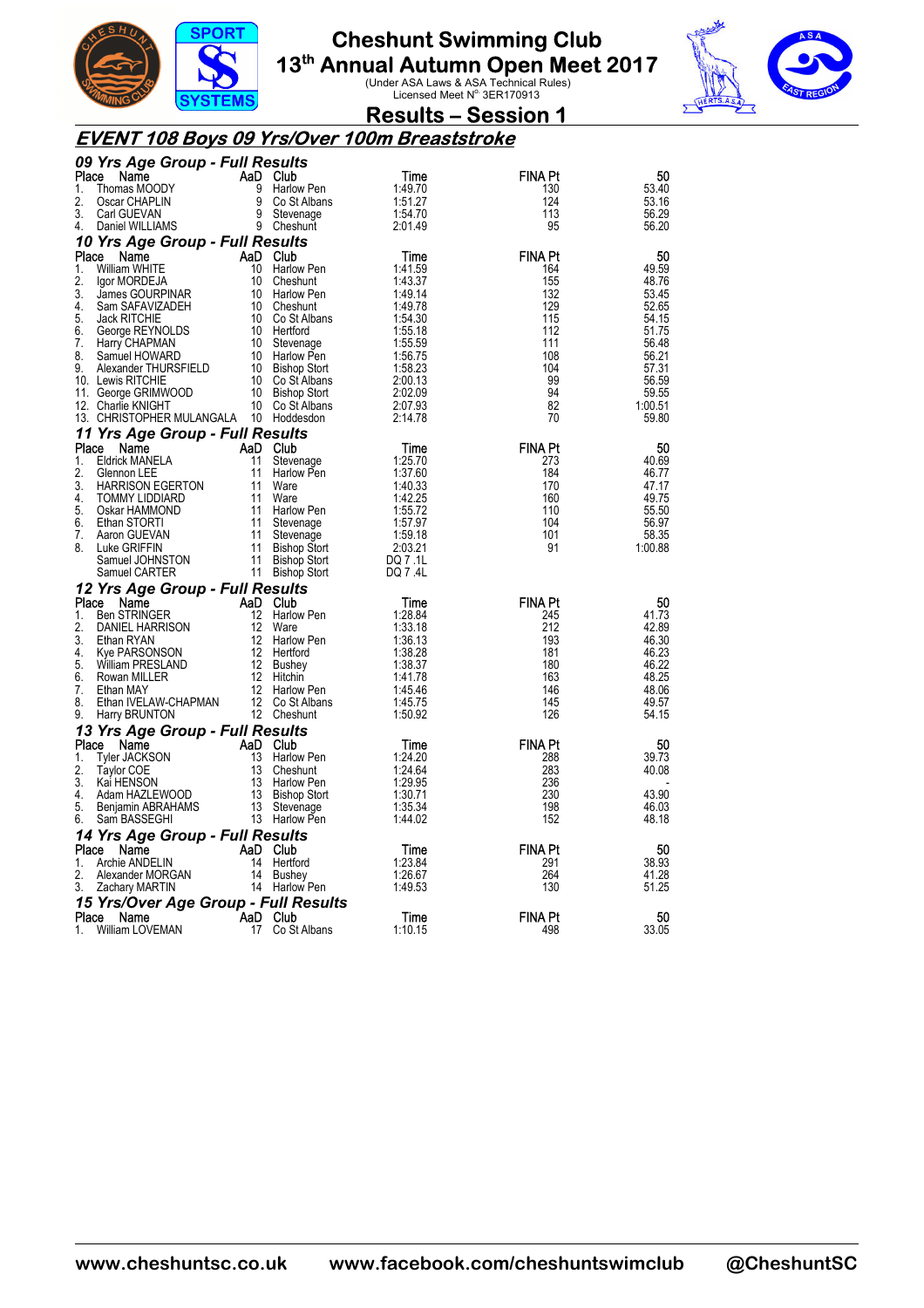



### **Results – Session 1**

### **EVENT 109 Girls 09 Yrs/Over 50m Freestyle**

| FINA Pt<br>Time<br><b>Yrs Aye – Command HANSEN-HOARE</b><br>Brianna HANSEN-HOARE<br>Rhiann MANELA 9 Stevenage<br>Charlotte BRAKENBURY 9 Hittichin<br>Isla CAVILLEY 9 Ware<br>Specifical URCKSON<br>Specifical URCKSON 9 Harlow Pen<br>Specifical URCKSON 9 Cost Alba<br>37.23<br>243<br>38.11<br>226<br>38.86<br>213<br>39.60<br>202<br>39.72<br>200<br>198<br>39.82<br>194<br>40.14<br>40.27<br>192<br>41.36<br>177<br>153<br>43.39<br>43.57<br>151<br>140<br>44.66<br>133<br>45.42<br>129<br>45.99<br>116<br>47.54<br>116<br>47.63<br>48.87<br>107<br>50.51<br>97<br>94<br>51.00<br>53.47<br>82<br>54.55<br>77<br>71<br>55.96<br>69<br>56.55<br>10 Yrs Age Group - Full Re<br>Place Name AaD<br>1. Emily PICKARD 10<br>2. Ellen MILLAR-BOND 10<br>3. Isobel MATFIELD 10<br>4. Ellarose BOWMAKER 10<br>6. Emma FIELDS 6<br>6. Emma FIELDS 10<br>7. Kirsty NEILL 8. Autumn SHINE 10<br>8. Autumn S<br>FINA Pt<br>Time<br>Cheshunt<br>36.86<br>250<br>215<br>38.74<br><b>Bishop Stort</b><br>38.84<br>214<br>Hitchin<br>209<br>Cheshunt<br>39.10<br>207<br>Co St Albans<br>39.24<br>194<br>40.08<br>Bishop Stort<br>194<br>40.09<br>Bishop Stort<br>187<br>40.61<br>Harlow Pen<br>162<br>42.63<br>Ware<br>152<br>Bishop Stort<br>43.51<br>125<br>46.45<br>Harlow Pen<br>124<br>Co St Albans<br>46.53<br>Stevenage<br>50.85<br>95<br>82<br>Harlow Pen<br>53.30<br>11 Yrs Age Group - Full Results<br>Place<br><b>Yrs Age Group</b><br><b>AaD</b><br>HOLLY MORGAN<br>HOLLY MORGAN<br>Charlotte WILLIAMS<br>Darcie HAMBURY<br>Mann 11<br>Mann 11<br>Mann 11<br>Mann 11<br>Mann 11<br>Mann 11<br>Club<br>Time<br>FINA Pt<br>32.38<br>1.<br>Hoddesdon<br>369<br>2.<br>309<br>34.35<br>Cheshunt<br>3.<br>299<br>Co St Albans<br>34.75<br>279<br>4.<br>35.53<br>Stevenage<br>Heather MANN<br>Charlotte NICHOLSON<br>Misty EREN<br>Evie JAMIESON<br>Sophie LYON<br>VICTORIA HUTCHINS<br>Amy PINCKNEY<br>Holly ELLIS<br>Holly ELLIS<br>5.<br>35.95<br>270<br>Co St Albans<br>35.99<br>269<br>6.<br><b>Harlow Pen</b><br>36.55<br>257<br>7.<br>Harlow Pen<br>8.<br>36.70<br>253<br>Stevenage<br>234<br>9.<br>37.69<br>Ware<br>38.09<br>227<br>10. Amy PINCKNEY<br>Bishop Stort<br>Bishop Stort<br>Bishop Stort<br>38.25<br>224<br>11. Holly ELLIS<br>11<br>222<br>12. Jessica FIELDS<br><b>Bishop Stort</b><br>38.36<br>13. Evelyn SCOTT<br>11<br><b>Bishop Stort</b><br>38.73<br>216<br>39.35<br>14. Sophia BASSEGHI<br>11<br>206<br>Harlow Pen<br>11<br>39.47<br>204<br>15. Phoebe SANDON<br>Stevenage<br>11<br>39.82<br>198<br>16. Ashlee WILLETT<br>Cheshunt<br>11<br>39.91<br>197<br>17. Pippa SAMOLS<br>Co St Albans<br>11<br>194<br>18. Grace MASON<br><b>Bishop Stort</b><br>40.12<br>19. Amy RODRIGUES<br>11<br>40.22<br>192<br>Bushey<br>11<br>182<br>Co St Albans<br>40.99<br>20. Amy THREADER<br>11<br>41.91<br>170<br>21. Kayley LUHMAN<br>Stevenage<br>22. DIÁRÁ ZEQIRI<br>11<br>43.18<br>155<br>Hoddesdon<br>154<br>23. Phoebe MCGREAL<br>11<br>43.32<br>Cheshunt<br>11<br>44.89<br>138<br>Co St Albans<br>24. Sophie LORD |  |  |  |
|--------------------------------------------------------------------------------------------------------------------------------------------------------------------------------------------------------------------------------------------------------------------------------------------------------------------------------------------------------------------------------------------------------------------------------------------------------------------------------------------------------------------------------------------------------------------------------------------------------------------------------------------------------------------------------------------------------------------------------------------------------------------------------------------------------------------------------------------------------------------------------------------------------------------------------------------------------------------------------------------------------------------------------------------------------------------------------------------------------------------------------------------------------------------------------------------------------------------------------------------------------------------------------------------------------------------------------------------------------------------------------------------------------------------------------------------------------------------------------------------------------------------------------------------------------------------------------------------------------------------------------------------------------------------------------------------------------------------------------------------------------------------------------------------------------------------------------------------------------------------------------------------------------------------------------------------------------------------------------------------------------------------------------------------------------------------------------------------------------------------------------------------------------------------------------------------------------------------------------------------------------------------------------------------------------------------------------------------------------------------------------------------------------------------------------------------------------------------------------------------------------------------------------------------------------------------------------------------------------------------------------------------------------------------------------------------------------------------------------------------------------------------------------------------------------------------------------------------------------------------------------------------------------------------------------------------------------------------------------------------------------------------------------|--|--|--|
|                                                                                                                                                                                                                                                                                                                                                                                                                                                                                                                                                                                                                                                                                                                                                                                                                                                                                                                                                                                                                                                                                                                                                                                                                                                                                                                                                                                                                                                                                                                                                                                                                                                                                                                                                                                                                                                                                                                                                                                                                                                                                                                                                                                                                                                                                                                                                                                                                                                                                                                                                                                                                                                                                                                                                                                                                                                                                                                                                                                                                                |  |  |  |
|                                                                                                                                                                                                                                                                                                                                                                                                                                                                                                                                                                                                                                                                                                                                                                                                                                                                                                                                                                                                                                                                                                                                                                                                                                                                                                                                                                                                                                                                                                                                                                                                                                                                                                                                                                                                                                                                                                                                                                                                                                                                                                                                                                                                                                                                                                                                                                                                                                                                                                                                                                                                                                                                                                                                                                                                                                                                                                                                                                                                                                |  |  |  |
|                                                                                                                                                                                                                                                                                                                                                                                                                                                                                                                                                                                                                                                                                                                                                                                                                                                                                                                                                                                                                                                                                                                                                                                                                                                                                                                                                                                                                                                                                                                                                                                                                                                                                                                                                                                                                                                                                                                                                                                                                                                                                                                                                                                                                                                                                                                                                                                                                                                                                                                                                                                                                                                                                                                                                                                                                                                                                                                                                                                                                                |  |  |  |
|                                                                                                                                                                                                                                                                                                                                                                                                                                                                                                                                                                                                                                                                                                                                                                                                                                                                                                                                                                                                                                                                                                                                                                                                                                                                                                                                                                                                                                                                                                                                                                                                                                                                                                                                                                                                                                                                                                                                                                                                                                                                                                                                                                                                                                                                                                                                                                                                                                                                                                                                                                                                                                                                                                                                                                                                                                                                                                                                                                                                                                |  |  |  |
|                                                                                                                                                                                                                                                                                                                                                                                                                                                                                                                                                                                                                                                                                                                                                                                                                                                                                                                                                                                                                                                                                                                                                                                                                                                                                                                                                                                                                                                                                                                                                                                                                                                                                                                                                                                                                                                                                                                                                                                                                                                                                                                                                                                                                                                                                                                                                                                                                                                                                                                                                                                                                                                                                                                                                                                                                                                                                                                                                                                                                                |  |  |  |
|                                                                                                                                                                                                                                                                                                                                                                                                                                                                                                                                                                                                                                                                                                                                                                                                                                                                                                                                                                                                                                                                                                                                                                                                                                                                                                                                                                                                                                                                                                                                                                                                                                                                                                                                                                                                                                                                                                                                                                                                                                                                                                                                                                                                                                                                                                                                                                                                                                                                                                                                                                                                                                                                                                                                                                                                                                                                                                                                                                                                                                |  |  |  |
|                                                                                                                                                                                                                                                                                                                                                                                                                                                                                                                                                                                                                                                                                                                                                                                                                                                                                                                                                                                                                                                                                                                                                                                                                                                                                                                                                                                                                                                                                                                                                                                                                                                                                                                                                                                                                                                                                                                                                                                                                                                                                                                                                                                                                                                                                                                                                                                                                                                                                                                                                                                                                                                                                                                                                                                                                                                                                                                                                                                                                                |  |  |  |
|                                                                                                                                                                                                                                                                                                                                                                                                                                                                                                                                                                                                                                                                                                                                                                                                                                                                                                                                                                                                                                                                                                                                                                                                                                                                                                                                                                                                                                                                                                                                                                                                                                                                                                                                                                                                                                                                                                                                                                                                                                                                                                                                                                                                                                                                                                                                                                                                                                                                                                                                                                                                                                                                                                                                                                                                                                                                                                                                                                                                                                |  |  |  |
|                                                                                                                                                                                                                                                                                                                                                                                                                                                                                                                                                                                                                                                                                                                                                                                                                                                                                                                                                                                                                                                                                                                                                                                                                                                                                                                                                                                                                                                                                                                                                                                                                                                                                                                                                                                                                                                                                                                                                                                                                                                                                                                                                                                                                                                                                                                                                                                                                                                                                                                                                                                                                                                                                                                                                                                                                                                                                                                                                                                                                                |  |  |  |
|                                                                                                                                                                                                                                                                                                                                                                                                                                                                                                                                                                                                                                                                                                                                                                                                                                                                                                                                                                                                                                                                                                                                                                                                                                                                                                                                                                                                                                                                                                                                                                                                                                                                                                                                                                                                                                                                                                                                                                                                                                                                                                                                                                                                                                                                                                                                                                                                                                                                                                                                                                                                                                                                                                                                                                                                                                                                                                                                                                                                                                |  |  |  |
|                                                                                                                                                                                                                                                                                                                                                                                                                                                                                                                                                                                                                                                                                                                                                                                                                                                                                                                                                                                                                                                                                                                                                                                                                                                                                                                                                                                                                                                                                                                                                                                                                                                                                                                                                                                                                                                                                                                                                                                                                                                                                                                                                                                                                                                                                                                                                                                                                                                                                                                                                                                                                                                                                                                                                                                                                                                                                                                                                                                                                                |  |  |  |
|                                                                                                                                                                                                                                                                                                                                                                                                                                                                                                                                                                                                                                                                                                                                                                                                                                                                                                                                                                                                                                                                                                                                                                                                                                                                                                                                                                                                                                                                                                                                                                                                                                                                                                                                                                                                                                                                                                                                                                                                                                                                                                                                                                                                                                                                                                                                                                                                                                                                                                                                                                                                                                                                                                                                                                                                                                                                                                                                                                                                                                |  |  |  |
|                                                                                                                                                                                                                                                                                                                                                                                                                                                                                                                                                                                                                                                                                                                                                                                                                                                                                                                                                                                                                                                                                                                                                                                                                                                                                                                                                                                                                                                                                                                                                                                                                                                                                                                                                                                                                                                                                                                                                                                                                                                                                                                                                                                                                                                                                                                                                                                                                                                                                                                                                                                                                                                                                                                                                                                                                                                                                                                                                                                                                                |  |  |  |
|                                                                                                                                                                                                                                                                                                                                                                                                                                                                                                                                                                                                                                                                                                                                                                                                                                                                                                                                                                                                                                                                                                                                                                                                                                                                                                                                                                                                                                                                                                                                                                                                                                                                                                                                                                                                                                                                                                                                                                                                                                                                                                                                                                                                                                                                                                                                                                                                                                                                                                                                                                                                                                                                                                                                                                                                                                                                                                                                                                                                                                |  |  |  |
|                                                                                                                                                                                                                                                                                                                                                                                                                                                                                                                                                                                                                                                                                                                                                                                                                                                                                                                                                                                                                                                                                                                                                                                                                                                                                                                                                                                                                                                                                                                                                                                                                                                                                                                                                                                                                                                                                                                                                                                                                                                                                                                                                                                                                                                                                                                                                                                                                                                                                                                                                                                                                                                                                                                                                                                                                                                                                                                                                                                                                                |  |  |  |
|                                                                                                                                                                                                                                                                                                                                                                                                                                                                                                                                                                                                                                                                                                                                                                                                                                                                                                                                                                                                                                                                                                                                                                                                                                                                                                                                                                                                                                                                                                                                                                                                                                                                                                                                                                                                                                                                                                                                                                                                                                                                                                                                                                                                                                                                                                                                                                                                                                                                                                                                                                                                                                                                                                                                                                                                                                                                                                                                                                                                                                |  |  |  |
|                                                                                                                                                                                                                                                                                                                                                                                                                                                                                                                                                                                                                                                                                                                                                                                                                                                                                                                                                                                                                                                                                                                                                                                                                                                                                                                                                                                                                                                                                                                                                                                                                                                                                                                                                                                                                                                                                                                                                                                                                                                                                                                                                                                                                                                                                                                                                                                                                                                                                                                                                                                                                                                                                                                                                                                                                                                                                                                                                                                                                                |  |  |  |
|                                                                                                                                                                                                                                                                                                                                                                                                                                                                                                                                                                                                                                                                                                                                                                                                                                                                                                                                                                                                                                                                                                                                                                                                                                                                                                                                                                                                                                                                                                                                                                                                                                                                                                                                                                                                                                                                                                                                                                                                                                                                                                                                                                                                                                                                                                                                                                                                                                                                                                                                                                                                                                                                                                                                                                                                                                                                                                                                                                                                                                |  |  |  |
|                                                                                                                                                                                                                                                                                                                                                                                                                                                                                                                                                                                                                                                                                                                                                                                                                                                                                                                                                                                                                                                                                                                                                                                                                                                                                                                                                                                                                                                                                                                                                                                                                                                                                                                                                                                                                                                                                                                                                                                                                                                                                                                                                                                                                                                                                                                                                                                                                                                                                                                                                                                                                                                                                                                                                                                                                                                                                                                                                                                                                                |  |  |  |
|                                                                                                                                                                                                                                                                                                                                                                                                                                                                                                                                                                                                                                                                                                                                                                                                                                                                                                                                                                                                                                                                                                                                                                                                                                                                                                                                                                                                                                                                                                                                                                                                                                                                                                                                                                                                                                                                                                                                                                                                                                                                                                                                                                                                                                                                                                                                                                                                                                                                                                                                                                                                                                                                                                                                                                                                                                                                                                                                                                                                                                |  |  |  |
|                                                                                                                                                                                                                                                                                                                                                                                                                                                                                                                                                                                                                                                                                                                                                                                                                                                                                                                                                                                                                                                                                                                                                                                                                                                                                                                                                                                                                                                                                                                                                                                                                                                                                                                                                                                                                                                                                                                                                                                                                                                                                                                                                                                                                                                                                                                                                                                                                                                                                                                                                                                                                                                                                                                                                                                                                                                                                                                                                                                                                                |  |  |  |
|                                                                                                                                                                                                                                                                                                                                                                                                                                                                                                                                                                                                                                                                                                                                                                                                                                                                                                                                                                                                                                                                                                                                                                                                                                                                                                                                                                                                                                                                                                                                                                                                                                                                                                                                                                                                                                                                                                                                                                                                                                                                                                                                                                                                                                                                                                                                                                                                                                                                                                                                                                                                                                                                                                                                                                                                                                                                                                                                                                                                                                |  |  |  |
|                                                                                                                                                                                                                                                                                                                                                                                                                                                                                                                                                                                                                                                                                                                                                                                                                                                                                                                                                                                                                                                                                                                                                                                                                                                                                                                                                                                                                                                                                                                                                                                                                                                                                                                                                                                                                                                                                                                                                                                                                                                                                                                                                                                                                                                                                                                                                                                                                                                                                                                                                                                                                                                                                                                                                                                                                                                                                                                                                                                                                                |  |  |  |
|                                                                                                                                                                                                                                                                                                                                                                                                                                                                                                                                                                                                                                                                                                                                                                                                                                                                                                                                                                                                                                                                                                                                                                                                                                                                                                                                                                                                                                                                                                                                                                                                                                                                                                                                                                                                                                                                                                                                                                                                                                                                                                                                                                                                                                                                                                                                                                                                                                                                                                                                                                                                                                                                                                                                                                                                                                                                                                                                                                                                                                |  |  |  |
|                                                                                                                                                                                                                                                                                                                                                                                                                                                                                                                                                                                                                                                                                                                                                                                                                                                                                                                                                                                                                                                                                                                                                                                                                                                                                                                                                                                                                                                                                                                                                                                                                                                                                                                                                                                                                                                                                                                                                                                                                                                                                                                                                                                                                                                                                                                                                                                                                                                                                                                                                                                                                                                                                                                                                                                                                                                                                                                                                                                                                                |  |  |  |
|                                                                                                                                                                                                                                                                                                                                                                                                                                                                                                                                                                                                                                                                                                                                                                                                                                                                                                                                                                                                                                                                                                                                                                                                                                                                                                                                                                                                                                                                                                                                                                                                                                                                                                                                                                                                                                                                                                                                                                                                                                                                                                                                                                                                                                                                                                                                                                                                                                                                                                                                                                                                                                                                                                                                                                                                                                                                                                                                                                                                                                |  |  |  |
|                                                                                                                                                                                                                                                                                                                                                                                                                                                                                                                                                                                                                                                                                                                                                                                                                                                                                                                                                                                                                                                                                                                                                                                                                                                                                                                                                                                                                                                                                                                                                                                                                                                                                                                                                                                                                                                                                                                                                                                                                                                                                                                                                                                                                                                                                                                                                                                                                                                                                                                                                                                                                                                                                                                                                                                                                                                                                                                                                                                                                                |  |  |  |
|                                                                                                                                                                                                                                                                                                                                                                                                                                                                                                                                                                                                                                                                                                                                                                                                                                                                                                                                                                                                                                                                                                                                                                                                                                                                                                                                                                                                                                                                                                                                                                                                                                                                                                                                                                                                                                                                                                                                                                                                                                                                                                                                                                                                                                                                                                                                                                                                                                                                                                                                                                                                                                                                                                                                                                                                                                                                                                                                                                                                                                |  |  |  |
|                                                                                                                                                                                                                                                                                                                                                                                                                                                                                                                                                                                                                                                                                                                                                                                                                                                                                                                                                                                                                                                                                                                                                                                                                                                                                                                                                                                                                                                                                                                                                                                                                                                                                                                                                                                                                                                                                                                                                                                                                                                                                                                                                                                                                                                                                                                                                                                                                                                                                                                                                                                                                                                                                                                                                                                                                                                                                                                                                                                                                                |  |  |  |
|                                                                                                                                                                                                                                                                                                                                                                                                                                                                                                                                                                                                                                                                                                                                                                                                                                                                                                                                                                                                                                                                                                                                                                                                                                                                                                                                                                                                                                                                                                                                                                                                                                                                                                                                                                                                                                                                                                                                                                                                                                                                                                                                                                                                                                                                                                                                                                                                                                                                                                                                                                                                                                                                                                                                                                                                                                                                                                                                                                                                                                |  |  |  |
|                                                                                                                                                                                                                                                                                                                                                                                                                                                                                                                                                                                                                                                                                                                                                                                                                                                                                                                                                                                                                                                                                                                                                                                                                                                                                                                                                                                                                                                                                                                                                                                                                                                                                                                                                                                                                                                                                                                                                                                                                                                                                                                                                                                                                                                                                                                                                                                                                                                                                                                                                                                                                                                                                                                                                                                                                                                                                                                                                                                                                                |  |  |  |
|                                                                                                                                                                                                                                                                                                                                                                                                                                                                                                                                                                                                                                                                                                                                                                                                                                                                                                                                                                                                                                                                                                                                                                                                                                                                                                                                                                                                                                                                                                                                                                                                                                                                                                                                                                                                                                                                                                                                                                                                                                                                                                                                                                                                                                                                                                                                                                                                                                                                                                                                                                                                                                                                                                                                                                                                                                                                                                                                                                                                                                |  |  |  |
|                                                                                                                                                                                                                                                                                                                                                                                                                                                                                                                                                                                                                                                                                                                                                                                                                                                                                                                                                                                                                                                                                                                                                                                                                                                                                                                                                                                                                                                                                                                                                                                                                                                                                                                                                                                                                                                                                                                                                                                                                                                                                                                                                                                                                                                                                                                                                                                                                                                                                                                                                                                                                                                                                                                                                                                                                                                                                                                                                                                                                                |  |  |  |
|                                                                                                                                                                                                                                                                                                                                                                                                                                                                                                                                                                                                                                                                                                                                                                                                                                                                                                                                                                                                                                                                                                                                                                                                                                                                                                                                                                                                                                                                                                                                                                                                                                                                                                                                                                                                                                                                                                                                                                                                                                                                                                                                                                                                                                                                                                                                                                                                                                                                                                                                                                                                                                                                                                                                                                                                                                                                                                                                                                                                                                |  |  |  |
|                                                                                                                                                                                                                                                                                                                                                                                                                                                                                                                                                                                                                                                                                                                                                                                                                                                                                                                                                                                                                                                                                                                                                                                                                                                                                                                                                                                                                                                                                                                                                                                                                                                                                                                                                                                                                                                                                                                                                                                                                                                                                                                                                                                                                                                                                                                                                                                                                                                                                                                                                                                                                                                                                                                                                                                                                                                                                                                                                                                                                                |  |  |  |
|                                                                                                                                                                                                                                                                                                                                                                                                                                                                                                                                                                                                                                                                                                                                                                                                                                                                                                                                                                                                                                                                                                                                                                                                                                                                                                                                                                                                                                                                                                                                                                                                                                                                                                                                                                                                                                                                                                                                                                                                                                                                                                                                                                                                                                                                                                                                                                                                                                                                                                                                                                                                                                                                                                                                                                                                                                                                                                                                                                                                                                |  |  |  |
|                                                                                                                                                                                                                                                                                                                                                                                                                                                                                                                                                                                                                                                                                                                                                                                                                                                                                                                                                                                                                                                                                                                                                                                                                                                                                                                                                                                                                                                                                                                                                                                                                                                                                                                                                                                                                                                                                                                                                                                                                                                                                                                                                                                                                                                                                                                                                                                                                                                                                                                                                                                                                                                                                                                                                                                                                                                                                                                                                                                                                                |  |  |  |
|                                                                                                                                                                                                                                                                                                                                                                                                                                                                                                                                                                                                                                                                                                                                                                                                                                                                                                                                                                                                                                                                                                                                                                                                                                                                                                                                                                                                                                                                                                                                                                                                                                                                                                                                                                                                                                                                                                                                                                                                                                                                                                                                                                                                                                                                                                                                                                                                                                                                                                                                                                                                                                                                                                                                                                                                                                                                                                                                                                                                                                |  |  |  |
|                                                                                                                                                                                                                                                                                                                                                                                                                                                                                                                                                                                                                                                                                                                                                                                                                                                                                                                                                                                                                                                                                                                                                                                                                                                                                                                                                                                                                                                                                                                                                                                                                                                                                                                                                                                                                                                                                                                                                                                                                                                                                                                                                                                                                                                                                                                                                                                                                                                                                                                                                                                                                                                                                                                                                                                                                                                                                                                                                                                                                                |  |  |  |
|                                                                                                                                                                                                                                                                                                                                                                                                                                                                                                                                                                                                                                                                                                                                                                                                                                                                                                                                                                                                                                                                                                                                                                                                                                                                                                                                                                                                                                                                                                                                                                                                                                                                                                                                                                                                                                                                                                                                                                                                                                                                                                                                                                                                                                                                                                                                                                                                                                                                                                                                                                                                                                                                                                                                                                                                                                                                                                                                                                                                                                |  |  |  |
|                                                                                                                                                                                                                                                                                                                                                                                                                                                                                                                                                                                                                                                                                                                                                                                                                                                                                                                                                                                                                                                                                                                                                                                                                                                                                                                                                                                                                                                                                                                                                                                                                                                                                                                                                                                                                                                                                                                                                                                                                                                                                                                                                                                                                                                                                                                                                                                                                                                                                                                                                                                                                                                                                                                                                                                                                                                                                                                                                                                                                                |  |  |  |
|                                                                                                                                                                                                                                                                                                                                                                                                                                                                                                                                                                                                                                                                                                                                                                                                                                                                                                                                                                                                                                                                                                                                                                                                                                                                                                                                                                                                                                                                                                                                                                                                                                                                                                                                                                                                                                                                                                                                                                                                                                                                                                                                                                                                                                                                                                                                                                                                                                                                                                                                                                                                                                                                                                                                                                                                                                                                                                                                                                                                                                |  |  |  |
|                                                                                                                                                                                                                                                                                                                                                                                                                                                                                                                                                                                                                                                                                                                                                                                                                                                                                                                                                                                                                                                                                                                                                                                                                                                                                                                                                                                                                                                                                                                                                                                                                                                                                                                                                                                                                                                                                                                                                                                                                                                                                                                                                                                                                                                                                                                                                                                                                                                                                                                                                                                                                                                                                                                                                                                                                                                                                                                                                                                                                                |  |  |  |
|                                                                                                                                                                                                                                                                                                                                                                                                                                                                                                                                                                                                                                                                                                                                                                                                                                                                                                                                                                                                                                                                                                                                                                                                                                                                                                                                                                                                                                                                                                                                                                                                                                                                                                                                                                                                                                                                                                                                                                                                                                                                                                                                                                                                                                                                                                                                                                                                                                                                                                                                                                                                                                                                                                                                                                                                                                                                                                                                                                                                                                |  |  |  |
|                                                                                                                                                                                                                                                                                                                                                                                                                                                                                                                                                                                                                                                                                                                                                                                                                                                                                                                                                                                                                                                                                                                                                                                                                                                                                                                                                                                                                                                                                                                                                                                                                                                                                                                                                                                                                                                                                                                                                                                                                                                                                                                                                                                                                                                                                                                                                                                                                                                                                                                                                                                                                                                                                                                                                                                                                                                                                                                                                                                                                                |  |  |  |
|                                                                                                                                                                                                                                                                                                                                                                                                                                                                                                                                                                                                                                                                                                                                                                                                                                                                                                                                                                                                                                                                                                                                                                                                                                                                                                                                                                                                                                                                                                                                                                                                                                                                                                                                                                                                                                                                                                                                                                                                                                                                                                                                                                                                                                                                                                                                                                                                                                                                                                                                                                                                                                                                                                                                                                                                                                                                                                                                                                                                                                |  |  |  |
|                                                                                                                                                                                                                                                                                                                                                                                                                                                                                                                                                                                                                                                                                                                                                                                                                                                                                                                                                                                                                                                                                                                                                                                                                                                                                                                                                                                                                                                                                                                                                                                                                                                                                                                                                                                                                                                                                                                                                                                                                                                                                                                                                                                                                                                                                                                                                                                                                                                                                                                                                                                                                                                                                                                                                                                                                                                                                                                                                                                                                                |  |  |  |
|                                                                                                                                                                                                                                                                                                                                                                                                                                                                                                                                                                                                                                                                                                                                                                                                                                                                                                                                                                                                                                                                                                                                                                                                                                                                                                                                                                                                                                                                                                                                                                                                                                                                                                                                                                                                                                                                                                                                                                                                                                                                                                                                                                                                                                                                                                                                                                                                                                                                                                                                                                                                                                                                                                                                                                                                                                                                                                                                                                                                                                |  |  |  |
|                                                                                                                                                                                                                                                                                                                                                                                                                                                                                                                                                                                                                                                                                                                                                                                                                                                                                                                                                                                                                                                                                                                                                                                                                                                                                                                                                                                                                                                                                                                                                                                                                                                                                                                                                                                                                                                                                                                                                                                                                                                                                                                                                                                                                                                                                                                                                                                                                                                                                                                                                                                                                                                                                                                                                                                                                                                                                                                                                                                                                                |  |  |  |
|                                                                                                                                                                                                                                                                                                                                                                                                                                                                                                                                                                                                                                                                                                                                                                                                                                                                                                                                                                                                                                                                                                                                                                                                                                                                                                                                                                                                                                                                                                                                                                                                                                                                                                                                                                                                                                                                                                                                                                                                                                                                                                                                                                                                                                                                                                                                                                                                                                                                                                                                                                                                                                                                                                                                                                                                                                                                                                                                                                                                                                |  |  |  |
|                                                                                                                                                                                                                                                                                                                                                                                                                                                                                                                                                                                                                                                                                                                                                                                                                                                                                                                                                                                                                                                                                                                                                                                                                                                                                                                                                                                                                                                                                                                                                                                                                                                                                                                                                                                                                                                                                                                                                                                                                                                                                                                                                                                                                                                                                                                                                                                                                                                                                                                                                                                                                                                                                                                                                                                                                                                                                                                                                                                                                                |  |  |  |
|                                                                                                                                                                                                                                                                                                                                                                                                                                                                                                                                                                                                                                                                                                                                                                                                                                                                                                                                                                                                                                                                                                                                                                                                                                                                                                                                                                                                                                                                                                                                                                                                                                                                                                                                                                                                                                                                                                                                                                                                                                                                                                                                                                                                                                                                                                                                                                                                                                                                                                                                                                                                                                                                                                                                                                                                                                                                                                                                                                                                                                |  |  |  |
|                                                                                                                                                                                                                                                                                                                                                                                                                                                                                                                                                                                                                                                                                                                                                                                                                                                                                                                                                                                                                                                                                                                                                                                                                                                                                                                                                                                                                                                                                                                                                                                                                                                                                                                                                                                                                                                                                                                                                                                                                                                                                                                                                                                                                                                                                                                                                                                                                                                                                                                                                                                                                                                                                                                                                                                                                                                                                                                                                                                                                                |  |  |  |
|                                                                                                                                                                                                                                                                                                                                                                                                                                                                                                                                                                                                                                                                                                                                                                                                                                                                                                                                                                                                                                                                                                                                                                                                                                                                                                                                                                                                                                                                                                                                                                                                                                                                                                                                                                                                                                                                                                                                                                                                                                                                                                                                                                                                                                                                                                                                                                                                                                                                                                                                                                                                                                                                                                                                                                                                                                                                                                                                                                                                                                |  |  |  |
|                                                                                                                                                                                                                                                                                                                                                                                                                                                                                                                                                                                                                                                                                                                                                                                                                                                                                                                                                                                                                                                                                                                                                                                                                                                                                                                                                                                                                                                                                                                                                                                                                                                                                                                                                                                                                                                                                                                                                                                                                                                                                                                                                                                                                                                                                                                                                                                                                                                                                                                                                                                                                                                                                                                                                                                                                                                                                                                                                                                                                                |  |  |  |
|                                                                                                                                                                                                                                                                                                                                                                                                                                                                                                                                                                                                                                                                                                                                                                                                                                                                                                                                                                                                                                                                                                                                                                                                                                                                                                                                                                                                                                                                                                                                                                                                                                                                                                                                                                                                                                                                                                                                                                                                                                                                                                                                                                                                                                                                                                                                                                                                                                                                                                                                                                                                                                                                                                                                                                                                                                                                                                                                                                                                                                |  |  |  |
|                                                                                                                                                                                                                                                                                                                                                                                                                                                                                                                                                                                                                                                                                                                                                                                                                                                                                                                                                                                                                                                                                                                                                                                                                                                                                                                                                                                                                                                                                                                                                                                                                                                                                                                                                                                                                                                                                                                                                                                                                                                                                                                                                                                                                                                                                                                                                                                                                                                                                                                                                                                                                                                                                                                                                                                                                                                                                                                                                                                                                                |  |  |  |
|                                                                                                                                                                                                                                                                                                                                                                                                                                                                                                                                                                                                                                                                                                                                                                                                                                                                                                                                                                                                                                                                                                                                                                                                                                                                                                                                                                                                                                                                                                                                                                                                                                                                                                                                                                                                                                                                                                                                                                                                                                                                                                                                                                                                                                                                                                                                                                                                                                                                                                                                                                                                                                                                                                                                                                                                                                                                                                                                                                                                                                |  |  |  |
|                                                                                                                                                                                                                                                                                                                                                                                                                                                                                                                                                                                                                                                                                                                                                                                                                                                                                                                                                                                                                                                                                                                                                                                                                                                                                                                                                                                                                                                                                                                                                                                                                                                                                                                                                                                                                                                                                                                                                                                                                                                                                                                                                                                                                                                                                                                                                                                                                                                                                                                                                                                                                                                                                                                                                                                                                                                                                                                                                                                                                                |  |  |  |
|                                                                                                                                                                                                                                                                                                                                                                                                                                                                                                                                                                                                                                                                                                                                                                                                                                                                                                                                                                                                                                                                                                                                                                                                                                                                                                                                                                                                                                                                                                                                                                                                                                                                                                                                                                                                                                                                                                                                                                                                                                                                                                                                                                                                                                                                                                                                                                                                                                                                                                                                                                                                                                                                                                                                                                                                                                                                                                                                                                                                                                |  |  |  |
|                                                                                                                                                                                                                                                                                                                                                                                                                                                                                                                                                                                                                                                                                                                                                                                                                                                                                                                                                                                                                                                                                                                                                                                                                                                                                                                                                                                                                                                                                                                                                                                                                                                                                                                                                                                                                                                                                                                                                                                                                                                                                                                                                                                                                                                                                                                                                                                                                                                                                                                                                                                                                                                                                                                                                                                                                                                                                                                                                                                                                                |  |  |  |
|                                                                                                                                                                                                                                                                                                                                                                                                                                                                                                                                                                                                                                                                                                                                                                                                                                                                                                                                                                                                                                                                                                                                                                                                                                                                                                                                                                                                                                                                                                                                                                                                                                                                                                                                                                                                                                                                                                                                                                                                                                                                                                                                                                                                                                                                                                                                                                                                                                                                                                                                                                                                                                                                                                                                                                                                                                                                                                                                                                                                                                |  |  |  |
|                                                                                                                                                                                                                                                                                                                                                                                                                                                                                                                                                                                                                                                                                                                                                                                                                                                                                                                                                                                                                                                                                                                                                                                                                                                                                                                                                                                                                                                                                                                                                                                                                                                                                                                                                                                                                                                                                                                                                                                                                                                                                                                                                                                                                                                                                                                                                                                                                                                                                                                                                                                                                                                                                                                                                                                                                                                                                                                                                                                                                                |  |  |  |
|                                                                                                                                                                                                                                                                                                                                                                                                                                                                                                                                                                                                                                                                                                                                                                                                                                                                                                                                                                                                                                                                                                                                                                                                                                                                                                                                                                                                                                                                                                                                                                                                                                                                                                                                                                                                                                                                                                                                                                                                                                                                                                                                                                                                                                                                                                                                                                                                                                                                                                                                                                                                                                                                                                                                                                                                                                                                                                                                                                                                                                |  |  |  |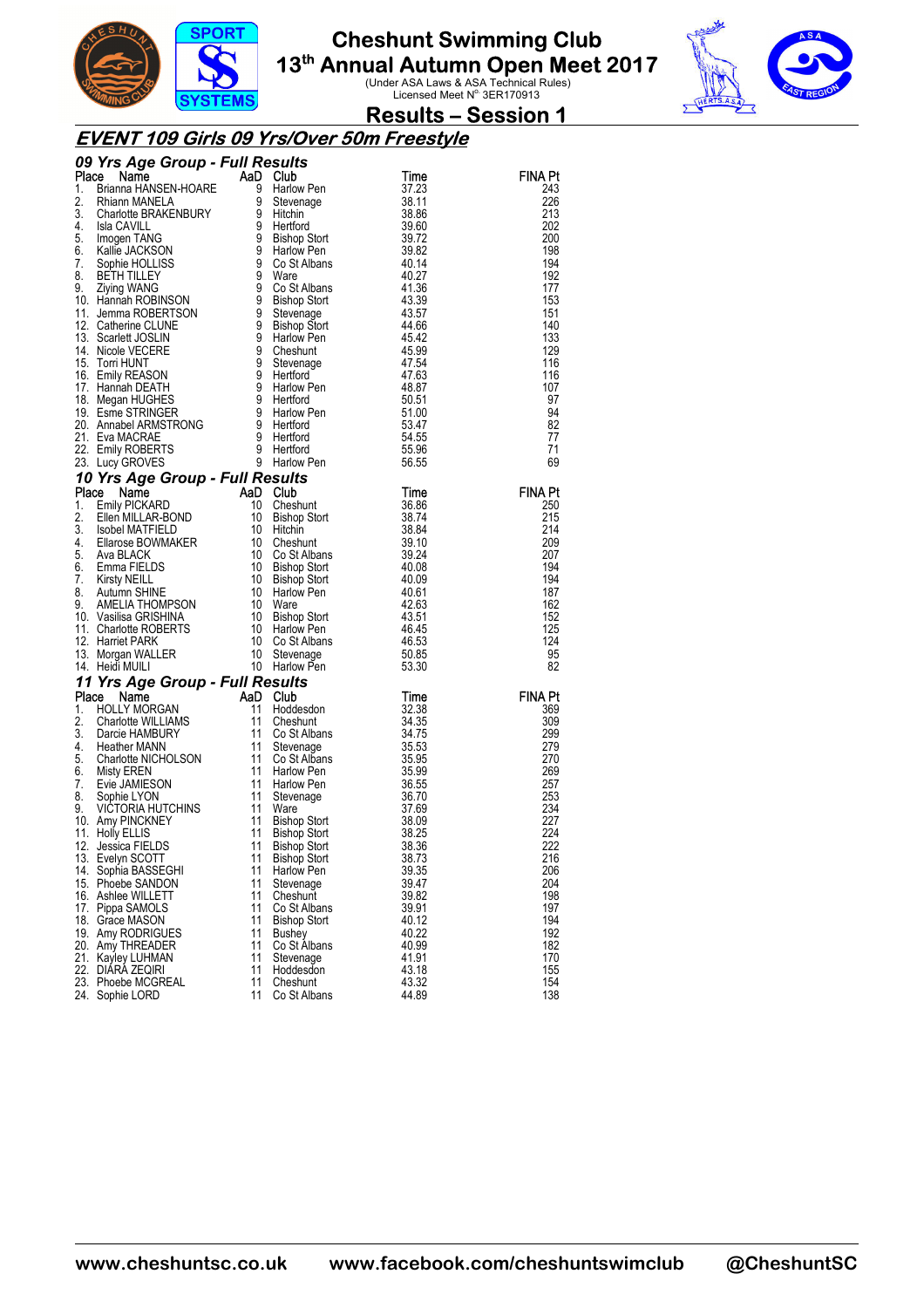

**Results – Session 1** 



| <b>12 Yrs Agree Group - Full Results and Convey and Convey and Convey and Convey and Convey and Convey and Convey and Convey and Convey and Convey and Convey and Convey and Convey and Convey and Convey and Convey and Convey</b><br><b>FINA Pt</b><br>429<br>371<br>363<br>319<br>314<br>302<br>298<br>290<br>283<br>280<br>280<br>279<br>276<br>275<br>275<br>274<br>269<br>261<br>256<br>237<br>223<br>223<br>203<br>187<br>179<br>165<br><b>FINA Pt</b><br>468<br>442<br>410<br>401<br>390<br>389<br>387<br>374<br>332<br>288<br>274<br>273<br>267<br>265<br>245<br>241<br>236<br>203<br>157<br><b>FINA Pt</b><br>448<br>406<br>402<br>402<br>5.<br>Zoe MACDONALD<br>32.14<br>14<br>Hitchin<br>378<br>6.<br>14<br>33.11<br>345<br>Hannah MORGAN<br><b>Bishop Stort</b><br>14<br>330<br>7.<br>Cailin WALKER<br>Harlow Pen<br>33.61<br>8.<br>Lauren BEARMAN<br>14<br>34.23<br>312<br>Hitchin<br>9.<br>14<br>272<br>SOPHIA FIORENTINI<br>Hoddesdon<br>35.86<br>14<br>Grace STEDMAN<br>Co St Albans<br>DQ 4 .4L<br>15 Yrs/Over Age Group - Full Results<br>Place<br><b>Club</b><br><b>FINA Pt</b><br>AaD<br>Name<br>Time<br>18<br>1.<br>Tegan WOLLASTON<br>Cheshunt<br>29.35<br>496<br>2.<br><b>Beatrice BARDER</b><br>18<br>29.57<br>485<br>Co St Albans<br>3.<br>Faith GREEN<br>16<br>Co St Albans<br>29.97<br>466<br>4.<br>31.02<br>420<br>Emily PRESLAND<br>15<br>Bushey<br>16<br><b>DNC</b><br>Claudia CORNILLET<br>Harlow Pen |  |  |  |
|---------------------------------------------------------------------------------------------------------------------------------------------------------------------------------------------------------------------------------------------------------------------------------------------------------------------------------------------------------------------------------------------------------------------------------------------------------------------------------------------------------------------------------------------------------------------------------------------------------------------------------------------------------------------------------------------------------------------------------------------------------------------------------------------------------------------------------------------------------------------------------------------------------------------------------------------------------------------------------------------------------------------------------------------------------------------------------------------------------------------------------------------------------------------------------------------------------------------------------------------------------------------------------------------------------------------------------------------------------------------------------------------------------------------------------------|--|--|--|
|                                                                                                                                                                                                                                                                                                                                                                                                                                                                                                                                                                                                                                                                                                                                                                                                                                                                                                                                                                                                                                                                                                                                                                                                                                                                                                                                                                                                                                       |  |  |  |
|                                                                                                                                                                                                                                                                                                                                                                                                                                                                                                                                                                                                                                                                                                                                                                                                                                                                                                                                                                                                                                                                                                                                                                                                                                                                                                                                                                                                                                       |  |  |  |
|                                                                                                                                                                                                                                                                                                                                                                                                                                                                                                                                                                                                                                                                                                                                                                                                                                                                                                                                                                                                                                                                                                                                                                                                                                                                                                                                                                                                                                       |  |  |  |
|                                                                                                                                                                                                                                                                                                                                                                                                                                                                                                                                                                                                                                                                                                                                                                                                                                                                                                                                                                                                                                                                                                                                                                                                                                                                                                                                                                                                                                       |  |  |  |
|                                                                                                                                                                                                                                                                                                                                                                                                                                                                                                                                                                                                                                                                                                                                                                                                                                                                                                                                                                                                                                                                                                                                                                                                                                                                                                                                                                                                                                       |  |  |  |
|                                                                                                                                                                                                                                                                                                                                                                                                                                                                                                                                                                                                                                                                                                                                                                                                                                                                                                                                                                                                                                                                                                                                                                                                                                                                                                                                                                                                                                       |  |  |  |
|                                                                                                                                                                                                                                                                                                                                                                                                                                                                                                                                                                                                                                                                                                                                                                                                                                                                                                                                                                                                                                                                                                                                                                                                                                                                                                                                                                                                                                       |  |  |  |
|                                                                                                                                                                                                                                                                                                                                                                                                                                                                                                                                                                                                                                                                                                                                                                                                                                                                                                                                                                                                                                                                                                                                                                                                                                                                                                                                                                                                                                       |  |  |  |
|                                                                                                                                                                                                                                                                                                                                                                                                                                                                                                                                                                                                                                                                                                                                                                                                                                                                                                                                                                                                                                                                                                                                                                                                                                                                                                                                                                                                                                       |  |  |  |
|                                                                                                                                                                                                                                                                                                                                                                                                                                                                                                                                                                                                                                                                                                                                                                                                                                                                                                                                                                                                                                                                                                                                                                                                                                                                                                                                                                                                                                       |  |  |  |
|                                                                                                                                                                                                                                                                                                                                                                                                                                                                                                                                                                                                                                                                                                                                                                                                                                                                                                                                                                                                                                                                                                                                                                                                                                                                                                                                                                                                                                       |  |  |  |
|                                                                                                                                                                                                                                                                                                                                                                                                                                                                                                                                                                                                                                                                                                                                                                                                                                                                                                                                                                                                                                                                                                                                                                                                                                                                                                                                                                                                                                       |  |  |  |
|                                                                                                                                                                                                                                                                                                                                                                                                                                                                                                                                                                                                                                                                                                                                                                                                                                                                                                                                                                                                                                                                                                                                                                                                                                                                                                                                                                                                                                       |  |  |  |
|                                                                                                                                                                                                                                                                                                                                                                                                                                                                                                                                                                                                                                                                                                                                                                                                                                                                                                                                                                                                                                                                                                                                                                                                                                                                                                                                                                                                                                       |  |  |  |
|                                                                                                                                                                                                                                                                                                                                                                                                                                                                                                                                                                                                                                                                                                                                                                                                                                                                                                                                                                                                                                                                                                                                                                                                                                                                                                                                                                                                                                       |  |  |  |
|                                                                                                                                                                                                                                                                                                                                                                                                                                                                                                                                                                                                                                                                                                                                                                                                                                                                                                                                                                                                                                                                                                                                                                                                                                                                                                                                                                                                                                       |  |  |  |
|                                                                                                                                                                                                                                                                                                                                                                                                                                                                                                                                                                                                                                                                                                                                                                                                                                                                                                                                                                                                                                                                                                                                                                                                                                                                                                                                                                                                                                       |  |  |  |
|                                                                                                                                                                                                                                                                                                                                                                                                                                                                                                                                                                                                                                                                                                                                                                                                                                                                                                                                                                                                                                                                                                                                                                                                                                                                                                                                                                                                                                       |  |  |  |
|                                                                                                                                                                                                                                                                                                                                                                                                                                                                                                                                                                                                                                                                                                                                                                                                                                                                                                                                                                                                                                                                                                                                                                                                                                                                                                                                                                                                                                       |  |  |  |
|                                                                                                                                                                                                                                                                                                                                                                                                                                                                                                                                                                                                                                                                                                                                                                                                                                                                                                                                                                                                                                                                                                                                                                                                                                                                                                                                                                                                                                       |  |  |  |
|                                                                                                                                                                                                                                                                                                                                                                                                                                                                                                                                                                                                                                                                                                                                                                                                                                                                                                                                                                                                                                                                                                                                                                                                                                                                                                                                                                                                                                       |  |  |  |
|                                                                                                                                                                                                                                                                                                                                                                                                                                                                                                                                                                                                                                                                                                                                                                                                                                                                                                                                                                                                                                                                                                                                                                                                                                                                                                                                                                                                                                       |  |  |  |
|                                                                                                                                                                                                                                                                                                                                                                                                                                                                                                                                                                                                                                                                                                                                                                                                                                                                                                                                                                                                                                                                                                                                                                                                                                                                                                                                                                                                                                       |  |  |  |
|                                                                                                                                                                                                                                                                                                                                                                                                                                                                                                                                                                                                                                                                                                                                                                                                                                                                                                                                                                                                                                                                                                                                                                                                                                                                                                                                                                                                                                       |  |  |  |
|                                                                                                                                                                                                                                                                                                                                                                                                                                                                                                                                                                                                                                                                                                                                                                                                                                                                                                                                                                                                                                                                                                                                                                                                                                                                                                                                                                                                                                       |  |  |  |
|                                                                                                                                                                                                                                                                                                                                                                                                                                                                                                                                                                                                                                                                                                                                                                                                                                                                                                                                                                                                                                                                                                                                                                                                                                                                                                                                                                                                                                       |  |  |  |
|                                                                                                                                                                                                                                                                                                                                                                                                                                                                                                                                                                                                                                                                                                                                                                                                                                                                                                                                                                                                                                                                                                                                                                                                                                                                                                                                                                                                                                       |  |  |  |
|                                                                                                                                                                                                                                                                                                                                                                                                                                                                                                                                                                                                                                                                                                                                                                                                                                                                                                                                                                                                                                                                                                                                                                                                                                                                                                                                                                                                                                       |  |  |  |
|                                                                                                                                                                                                                                                                                                                                                                                                                                                                                                                                                                                                                                                                                                                                                                                                                                                                                                                                                                                                                                                                                                                                                                                                                                                                                                                                                                                                                                       |  |  |  |
|                                                                                                                                                                                                                                                                                                                                                                                                                                                                                                                                                                                                                                                                                                                                                                                                                                                                                                                                                                                                                                                                                                                                                                                                                                                                                                                                                                                                                                       |  |  |  |
|                                                                                                                                                                                                                                                                                                                                                                                                                                                                                                                                                                                                                                                                                                                                                                                                                                                                                                                                                                                                                                                                                                                                                                                                                                                                                                                                                                                                                                       |  |  |  |
|                                                                                                                                                                                                                                                                                                                                                                                                                                                                                                                                                                                                                                                                                                                                                                                                                                                                                                                                                                                                                                                                                                                                                                                                                                                                                                                                                                                                                                       |  |  |  |
|                                                                                                                                                                                                                                                                                                                                                                                                                                                                                                                                                                                                                                                                                                                                                                                                                                                                                                                                                                                                                                                                                                                                                                                                                                                                                                                                                                                                                                       |  |  |  |
|                                                                                                                                                                                                                                                                                                                                                                                                                                                                                                                                                                                                                                                                                                                                                                                                                                                                                                                                                                                                                                                                                                                                                                                                                                                                                                                                                                                                                                       |  |  |  |
|                                                                                                                                                                                                                                                                                                                                                                                                                                                                                                                                                                                                                                                                                                                                                                                                                                                                                                                                                                                                                                                                                                                                                                                                                                                                                                                                                                                                                                       |  |  |  |
|                                                                                                                                                                                                                                                                                                                                                                                                                                                                                                                                                                                                                                                                                                                                                                                                                                                                                                                                                                                                                                                                                                                                                                                                                                                                                                                                                                                                                                       |  |  |  |
|                                                                                                                                                                                                                                                                                                                                                                                                                                                                                                                                                                                                                                                                                                                                                                                                                                                                                                                                                                                                                                                                                                                                                                                                                                                                                                                                                                                                                                       |  |  |  |
|                                                                                                                                                                                                                                                                                                                                                                                                                                                                                                                                                                                                                                                                                                                                                                                                                                                                                                                                                                                                                                                                                                                                                                                                                                                                                                                                                                                                                                       |  |  |  |
|                                                                                                                                                                                                                                                                                                                                                                                                                                                                                                                                                                                                                                                                                                                                                                                                                                                                                                                                                                                                                                                                                                                                                                                                                                                                                                                                                                                                                                       |  |  |  |
|                                                                                                                                                                                                                                                                                                                                                                                                                                                                                                                                                                                                                                                                                                                                                                                                                                                                                                                                                                                                                                                                                                                                                                                                                                                                                                                                                                                                                                       |  |  |  |
|                                                                                                                                                                                                                                                                                                                                                                                                                                                                                                                                                                                                                                                                                                                                                                                                                                                                                                                                                                                                                                                                                                                                                                                                                                                                                                                                                                                                                                       |  |  |  |
|                                                                                                                                                                                                                                                                                                                                                                                                                                                                                                                                                                                                                                                                                                                                                                                                                                                                                                                                                                                                                                                                                                                                                                                                                                                                                                                                                                                                                                       |  |  |  |
|                                                                                                                                                                                                                                                                                                                                                                                                                                                                                                                                                                                                                                                                                                                                                                                                                                                                                                                                                                                                                                                                                                                                                                                                                                                                                                                                                                                                                                       |  |  |  |
|                                                                                                                                                                                                                                                                                                                                                                                                                                                                                                                                                                                                                                                                                                                                                                                                                                                                                                                                                                                                                                                                                                                                                                                                                                                                                                                                                                                                                                       |  |  |  |
|                                                                                                                                                                                                                                                                                                                                                                                                                                                                                                                                                                                                                                                                                                                                                                                                                                                                                                                                                                                                                                                                                                                                                                                                                                                                                                                                                                                                                                       |  |  |  |
|                                                                                                                                                                                                                                                                                                                                                                                                                                                                                                                                                                                                                                                                                                                                                                                                                                                                                                                                                                                                                                                                                                                                                                                                                                                                                                                                                                                                                                       |  |  |  |
|                                                                                                                                                                                                                                                                                                                                                                                                                                                                                                                                                                                                                                                                                                                                                                                                                                                                                                                                                                                                                                                                                                                                                                                                                                                                                                                                                                                                                                       |  |  |  |
|                                                                                                                                                                                                                                                                                                                                                                                                                                                                                                                                                                                                                                                                                                                                                                                                                                                                                                                                                                                                                                                                                                                                                                                                                                                                                                                                                                                                                                       |  |  |  |
|                                                                                                                                                                                                                                                                                                                                                                                                                                                                                                                                                                                                                                                                                                                                                                                                                                                                                                                                                                                                                                                                                                                                                                                                                                                                                                                                                                                                                                       |  |  |  |
|                                                                                                                                                                                                                                                                                                                                                                                                                                                                                                                                                                                                                                                                                                                                                                                                                                                                                                                                                                                                                                                                                                                                                                                                                                                                                                                                                                                                                                       |  |  |  |
|                                                                                                                                                                                                                                                                                                                                                                                                                                                                                                                                                                                                                                                                                                                                                                                                                                                                                                                                                                                                                                                                                                                                                                                                                                                                                                                                                                                                                                       |  |  |  |
|                                                                                                                                                                                                                                                                                                                                                                                                                                                                                                                                                                                                                                                                                                                                                                                                                                                                                                                                                                                                                                                                                                                                                                                                                                                                                                                                                                                                                                       |  |  |  |
|                                                                                                                                                                                                                                                                                                                                                                                                                                                                                                                                                                                                                                                                                                                                                                                                                                                                                                                                                                                                                                                                                                                                                                                                                                                                                                                                                                                                                                       |  |  |  |
|                                                                                                                                                                                                                                                                                                                                                                                                                                                                                                                                                                                                                                                                                                                                                                                                                                                                                                                                                                                                                                                                                                                                                                                                                                                                                                                                                                                                                                       |  |  |  |
|                                                                                                                                                                                                                                                                                                                                                                                                                                                                                                                                                                                                                                                                                                                                                                                                                                                                                                                                                                                                                                                                                                                                                                                                                                                                                                                                                                                                                                       |  |  |  |
|                                                                                                                                                                                                                                                                                                                                                                                                                                                                                                                                                                                                                                                                                                                                                                                                                                                                                                                                                                                                                                                                                                                                                                                                                                                                                                                                                                                                                                       |  |  |  |
|                                                                                                                                                                                                                                                                                                                                                                                                                                                                                                                                                                                                                                                                                                                                                                                                                                                                                                                                                                                                                                                                                                                                                                                                                                                                                                                                                                                                                                       |  |  |  |
|                                                                                                                                                                                                                                                                                                                                                                                                                                                                                                                                                                                                                                                                                                                                                                                                                                                                                                                                                                                                                                                                                                                                                                                                                                                                                                                                                                                                                                       |  |  |  |
|                                                                                                                                                                                                                                                                                                                                                                                                                                                                                                                                                                                                                                                                                                                                                                                                                                                                                                                                                                                                                                                                                                                                                                                                                                                                                                                                                                                                                                       |  |  |  |
|                                                                                                                                                                                                                                                                                                                                                                                                                                                                                                                                                                                                                                                                                                                                                                                                                                                                                                                                                                                                                                                                                                                                                                                                                                                                                                                                                                                                                                       |  |  |  |
|                                                                                                                                                                                                                                                                                                                                                                                                                                                                                                                                                                                                                                                                                                                                                                                                                                                                                                                                                                                                                                                                                                                                                                                                                                                                                                                                                                                                                                       |  |  |  |
|                                                                                                                                                                                                                                                                                                                                                                                                                                                                                                                                                                                                                                                                                                                                                                                                                                                                                                                                                                                                                                                                                                                                                                                                                                                                                                                                                                                                                                       |  |  |  |
|                                                                                                                                                                                                                                                                                                                                                                                                                                                                                                                                                                                                                                                                                                                                                                                                                                                                                                                                                                                                                                                                                                                                                                                                                                                                                                                                                                                                                                       |  |  |  |
|                                                                                                                                                                                                                                                                                                                                                                                                                                                                                                                                                                                                                                                                                                                                                                                                                                                                                                                                                                                                                                                                                                                                                                                                                                                                                                                                                                                                                                       |  |  |  |
|                                                                                                                                                                                                                                                                                                                                                                                                                                                                                                                                                                                                                                                                                                                                                                                                                                                                                                                                                                                                                                                                                                                                                                                                                                                                                                                                                                                                                                       |  |  |  |
|                                                                                                                                                                                                                                                                                                                                                                                                                                                                                                                                                                                                                                                                                                                                                                                                                                                                                                                                                                                                                                                                                                                                                                                                                                                                                                                                                                                                                                       |  |  |  |
|                                                                                                                                                                                                                                                                                                                                                                                                                                                                                                                                                                                                                                                                                                                                                                                                                                                                                                                                                                                                                                                                                                                                                                                                                                                                                                                                                                                                                                       |  |  |  |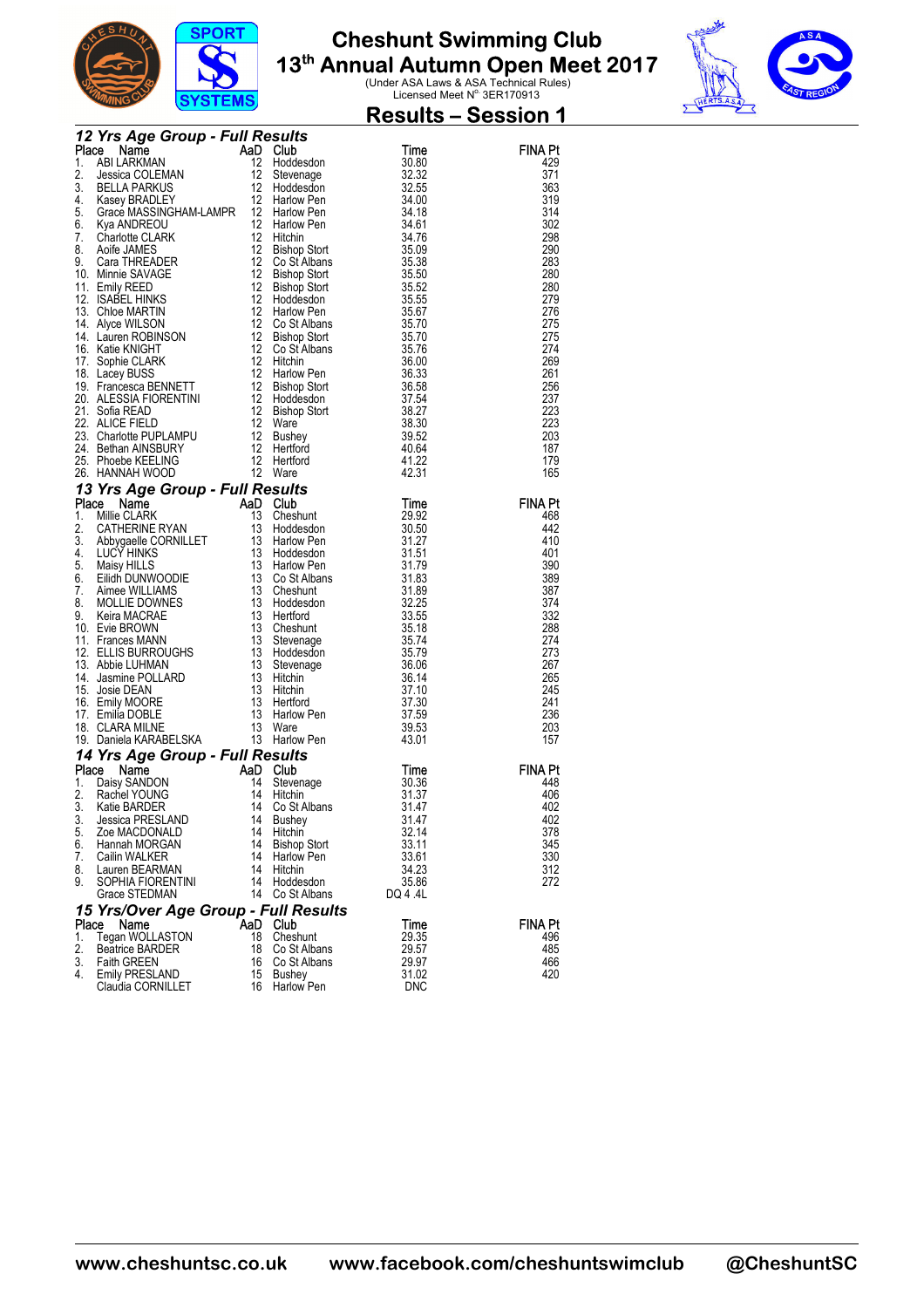



### **Results – Session 1**

### **EVENT 110 Boys 09 Yrs/Over 50m Freestyle**

|          | 09 Yrs Age Group - Full Results                                                                                                                                                                                                                                    |                         | <b>Resunds<br/>ID Club<br/>9 Co St Albans<br/>^ Rishop Stort</b> |                   |                |
|----------|--------------------------------------------------------------------------------------------------------------------------------------------------------------------------------------------------------------------------------------------------------------------|-------------------------|------------------------------------------------------------------|-------------------|----------------|
|          |                                                                                                                                                                                                                                                                    |                         |                                                                  |                   | FINA Pt        |
|          |                                                                                                                                                                                                                                                                    |                         |                                                                  |                   | 130            |
|          |                                                                                                                                                                                                                                                                    |                         |                                                                  |                   | 123            |
|          |                                                                                                                                                                                                                                                                    |                         |                                                                  |                   | 119<br>116     |
|          |                                                                                                                                                                                                                                                                    |                         |                                                                  |                   | 113            |
|          |                                                                                                                                                                                                                                                                    |                         |                                                                  |                   | 112            |
|          |                                                                                                                                                                                                                                                                    |                         |                                                                  |                   | 106            |
|          |                                                                                                                                                                                                                                                                    |                         |                                                                  |                   | 99             |
|          |                                                                                                                                                                                                                                                                    |                         |                                                                  |                   | 85             |
|          |                                                                                                                                                                                                                                                                    |                         |                                                                  |                   | 68             |
|          |                                                                                                                                                                                                                                                                    |                         |                                                                  |                   | 52             |
|          | <b>09 Yrs Age Group - Full Results<br/> Place Name AaD Club Time<br/> 1. Oscar CHAPLIN 9 Co St Albans<br/> 2. Brandon MACDONALD-WILL 9 Bishop Stort 40.69<br/> 3. Thomas MOODY 9 Harlow Pen<br/> 4. OLIVER TOM 9 Hoddesdon 41.51<br/> 5. Carl GUEVAN 9 S</b>       |                         |                                                                  |                   |                |
|          | Ethan HEDGES<br><b>10 Yrs Age Group - Full Results</b><br><b>Place Name</b><br>10 Cheshunt<br>10 Cheshunt<br>10 Cheshunt<br>10 Cheshunt<br>10 Cheshunt<br>10 Cheshunt<br>37.59<br>4. Jack BANNING<br>4. Jack BANNING<br>6. Benjamin TAGGART<br>5. Dischar 10 Batho |                         |                                                                  |                   | <b>FINA Pt</b> |
|          |                                                                                                                                                                                                                                                                    |                         |                                                                  |                   | 208            |
|          |                                                                                                                                                                                                                                                                    |                         |                                                                  |                   | 158            |
|          |                                                                                                                                                                                                                                                                    |                         |                                                                  |                   | 156            |
|          |                                                                                                                                                                                                                                                                    |                         |                                                                  |                   | 155            |
|          |                                                                                                                                                                                                                                                                    |                         |                                                                  |                   | 150            |
|          |                                                                                                                                                                                                                                                                    |                         |                                                                  |                   | 143<br>142     |
|          |                                                                                                                                                                                                                                                                    |                         |                                                                  |                   | 137            |
|          |                                                                                                                                                                                                                                                                    |                         |                                                                  |                   | 127            |
|          |                                                                                                                                                                                                                                                                    |                         |                                                                  |                   | 121            |
|          |                                                                                                                                                                                                                                                                    |                         |                                                                  |                   | 118            |
|          |                                                                                                                                                                                                                                                                    |                         |                                                                  |                   | 116            |
|          |                                                                                                                                                                                                                                                                    |                         |                                                                  |                   | 101            |
|          |                                                                                                                                                                                                                                                                    |                         |                                                                  |                   | 100<br>92      |
|          |                                                                                                                                                                                                                                                                    |                         |                                                                  |                   | 78             |
|          |                                                                                                                                                                                                                                                                    |                         |                                                                  |                   | 75             |
|          | 17. CHRISTOPHER MULANGALA 10 Hoddesdon<br>11 Yrs Age Group - Full Results<br>11 Yrs Age Group - Full Results<br>11 Henry ROBERTS<br>11 Heriford 32.52<br>2. Max ARNOLD<br>11 Heriford 32.54<br>4. Max HILL<br>6. Harry KENT 11 Stevenage<br>4. M                   |                         |                                                                  |                   |                |
|          |                                                                                                                                                                                                                                                                    |                         |                                                                  |                   | <b>FINA Pt</b> |
|          |                                                                                                                                                                                                                                                                    |                         |                                                                  |                   | 241            |
|          |                                                                                                                                                                                                                                                                    |                         |                                                                  |                   | 241            |
|          |                                                                                                                                                                                                                                                                    |                         |                                                                  |                   | 240            |
|          |                                                                                                                                                                                                                                                                    |                         |                                                                  |                   | 237            |
|          |                                                                                                                                                                                                                                                                    |                         |                                                                  |                   | 218            |
|          |                                                                                                                                                                                                                                                                    |                         |                                                                  |                   | 187<br>184     |
|          |                                                                                                                                                                                                                                                                    |                         |                                                                  |                   | 173            |
|          |                                                                                                                                                                                                                                                                    |                         |                                                                  |                   | 158            |
|          |                                                                                                                                                                                                                                                                    |                         |                                                                  |                   | 155            |
|          |                                                                                                                                                                                                                                                                    |                         |                                                                  |                   | 147            |
|          |                                                                                                                                                                                                                                                                    |                         |                                                                  |                   | 135<br>134     |
|          |                                                                                                                                                                                                                                                                    |                         |                                                                  |                   | 132            |
|          |                                                                                                                                                                                                                                                                    |                         |                                                                  |                   | 129            |
|          |                                                                                                                                                                                                                                                                    |                         |                                                                  |                   | 126            |
|          |                                                                                                                                                                                                                                                                    |                         |                                                                  |                   | 123            |
|          |                                                                                                                                                                                                                                                                    |                         |                                                                  |                   | 119            |
|          |                                                                                                                                                                                                                                                                    |                         |                                                                  |                   | 113            |
|          | Oskar HAMMOND                                                                                                                                                                                                                                                      | 11                      | Harlow Pen                                                       |                   | 95             |
|          | Ben TEMPLETON-KNIGHT                                                                                                                                                                                                                                               | 11                      | Harlow Pen                                                       | <b>DNC</b><br>DNC |                |
|          | 12 Yrs Age Group - Full Results                                                                                                                                                                                                                                    |                         |                                                                  |                   |                |
| Place    | Name                                                                                                                                                                                                                                                               | AaD Club                |                                                                  | Time              | FINA Pt        |
| 1.       | Finn MENICH                                                                                                                                                                                                                                                        | 12                      | Hertford                                                         | 31.33             | 270            |
| 2.       | <b>Ben STRINGER</b>                                                                                                                                                                                                                                                | 12                      | Harlow Pen                                                       | 32.67             | 238            |
| 3.       | Ethan IVELAW-CHAPMAN                                                                                                                                                                                                                                               | 12                      | Co St Albans                                                     | 33.71             | 217            |
| 4.       | <b>Jack BIRTWISTLE</b>                                                                                                                                                                                                                                             | 12                      | Co St Albans                                                     | 33.95             | 212            |
| 5.       | SIDNEY THOMPSON                                                                                                                                                                                                                                                    | 12                      | Ware                                                             | 34.12             | 209            |
| 6.<br>7. | Kye PARSONSON                                                                                                                                                                                                                                                      | 12<br>$12 \overline{ }$ | Hertford<br>Hitchin                                              | 34.46<br>34.51    | 203<br>202     |
| 8.       | Rowan MILLER<br>Jake EVANS                                                                                                                                                                                                                                         | 12                      | Cheshunt                                                         | 35.08             | 192            |
| 9.       | <b>Edward HOWTING</b>                                                                                                                                                                                                                                              | 12                      | Hitchin                                                          | 35.81             | 181            |
|          | 10. Ethan RYAN                                                                                                                                                                                                                                                     | 12                      | Harlow Pen                                                       | 35.99             | 178            |
|          |                                                                                                                                                                                                                                                                    | 12                      | <b>Bushey</b>                                                    | 36.43             | 172            |
|          | 11. William PRESLAND                                                                                                                                                                                                                                               |                         |                                                                  |                   |                |
|          | 12. Ethan MAY                                                                                                                                                                                                                                                      | 12                      | Harlow Pen                                                       | 36.86             | 166            |
|          | 13. Harry BRUNTON<br>Joe REYNOLDS                                                                                                                                                                                                                                  | 12<br>12                | Cheshunt<br>Hertford                                             | 44.75<br>DQ 5.2L  | 92             |